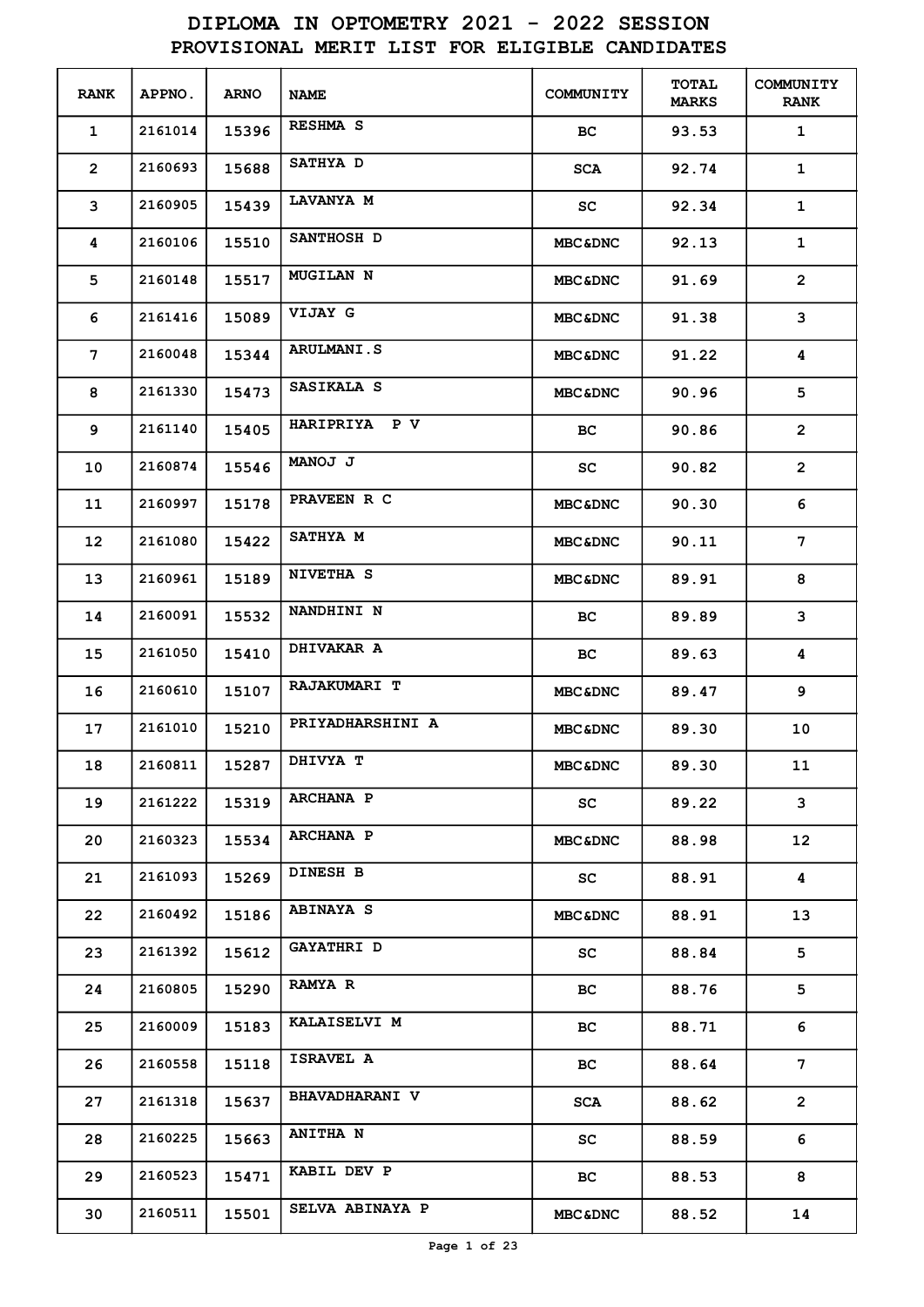| <b>RANK</b> | APPNO.  | <b>ARNO</b> | <b>NAME</b>            | COMMUNITY          | <b>TOTAL</b><br><b>MARKS</b> | <b>COMMUNITY</b><br><b>RANK</b> |
|-------------|---------|-------------|------------------------|--------------------|------------------------------|---------------------------------|
| 31          | 2160570 | 15563       | <b>SHARMILA M</b>      | SC                 | 88.46                        | 7                               |
| 32          | 2160254 | 15206       | <b>ADLIN SHARMI S</b>  | BС                 | 88.34                        | 9                               |
| 33          | 2160527 | 15566       | SIBI S                 | <b>SCA</b>         | 88.31                        | 3                               |
| 34          | 2160424 | 15373       | DEEPAK ROY G           | BС                 | 88.13                        | 10                              |
| 35          | 2160783 | 15615       | <b>KARTHICK S</b>      | BС                 | 88.09                        | 11                              |
| 36          | 2160035 | 15651       | YASIKA P               | SC                 | 88.07                        | 8                               |
| 37          | 2160956 | 15085       | <b>PRASANTH G</b>      | SΤ                 | 88.01                        | $\mathbf 1$                     |
| 38          | 2160860 | 15381       | <b>SANGARI V</b>       | SC                 | 87.91                        | 9                               |
| 39          | 2160264 | 15467       | DHAVALAKSHMI M         | BС                 | 87.91                        | $12 \overline{ }$               |
| 40          | 2160594 | 15261       | <b>ASHIKA P</b>        | BС                 | 87.89                        | 13                              |
| 41          | 2161002 | 15268       | <b>JAMUNA S</b>        | BC.                | 87.88                        | 14                              |
| 42          | 2161058 | 15248       | <b>GOPIKA M</b>        | <b>MBC&amp;DNC</b> | 87.78                        | 15                              |
| 43          | 2160716 | 15691       | SANGILI J              | SC                 | 87.77                        | 10                              |
| 44          | 2160382 | 15437       | SEEGAN PAUL G          | BС                 | 87.72                        | 15                              |
| 45          | 2160870 | 15132       | HARISH KUMAR B         | <b>SCA</b>         | 87.68                        | 4                               |
| 46          | 2160658 | 15416       | <b>THARANIYA K</b>     | <b>MBC&amp;DNC</b> | 87.59                        | 16                              |
| 47          | 2160345 | 15324       | LOKESH M V             | SC                 | 87.36                        | 11                              |
| 48          | 2160782 | 15419       | SIVASANKARI P          | <b>MBC&amp;DNC</b> | 87.13                        | 17                              |
| 49          | 2160402 | 15581       | MEENA ROSHINI M        | SC.                | 87.09                        | 12 <sub>2</sub>                 |
| 50          | 2161326 | 15229       | <b>RASIKA M</b>        | BC.                | 87.00                        | 16                              |
| 51          | 2160917 | 15182       | DIVYAPRIYA G           | <b>MBC&amp;DNC</b> | 86.97                        | 18                              |
| 52          | 2161365 | 15640       | <b>DEVA DHARSHNI K</b> | <b>MBC&amp;DNC</b> | 86.95                        | 19                              |
| 53          | 2161362 | 15717       | UMAMAGESHWARI M        | <b>MBC&amp;DNC</b> | 86.88                        | 20                              |
| 54          | 2160359 | 15003       | <b>VIJAYALAKSHMI B</b> | <b>MBC&amp;DNC</b> | 86.81                        | 21                              |
| 55          | 2161214 | 15015       | <b>ADWIN JARSHAN J</b> | BC.                | 86.80                        | 17                              |
| 56          | 2160308 | 15117       | <b>BOOBALAN S</b>      | <b>MBC&amp;DNC</b> | 86.79                        | 22 <sub>2</sub>                 |
| 57          | 2161378 | 15239       | <b>HARINIE P</b>       | <b>MBC&amp;DNC</b> | 86.66                        | 23                              |
| 58          | 2161109 | 15169       | SUBIKSHA V             | BC.                | 86.62                        | 18                              |
| 59          | 2160798 | 15544       | <b>ANUSIYA S</b>       | SC                 | 86.59                        | 13                              |
| 60          | 2160879 | 15462       | <b>ABINAYA S</b>       | <b>MBC&amp;DNC</b> | 86.53                        | 24                              |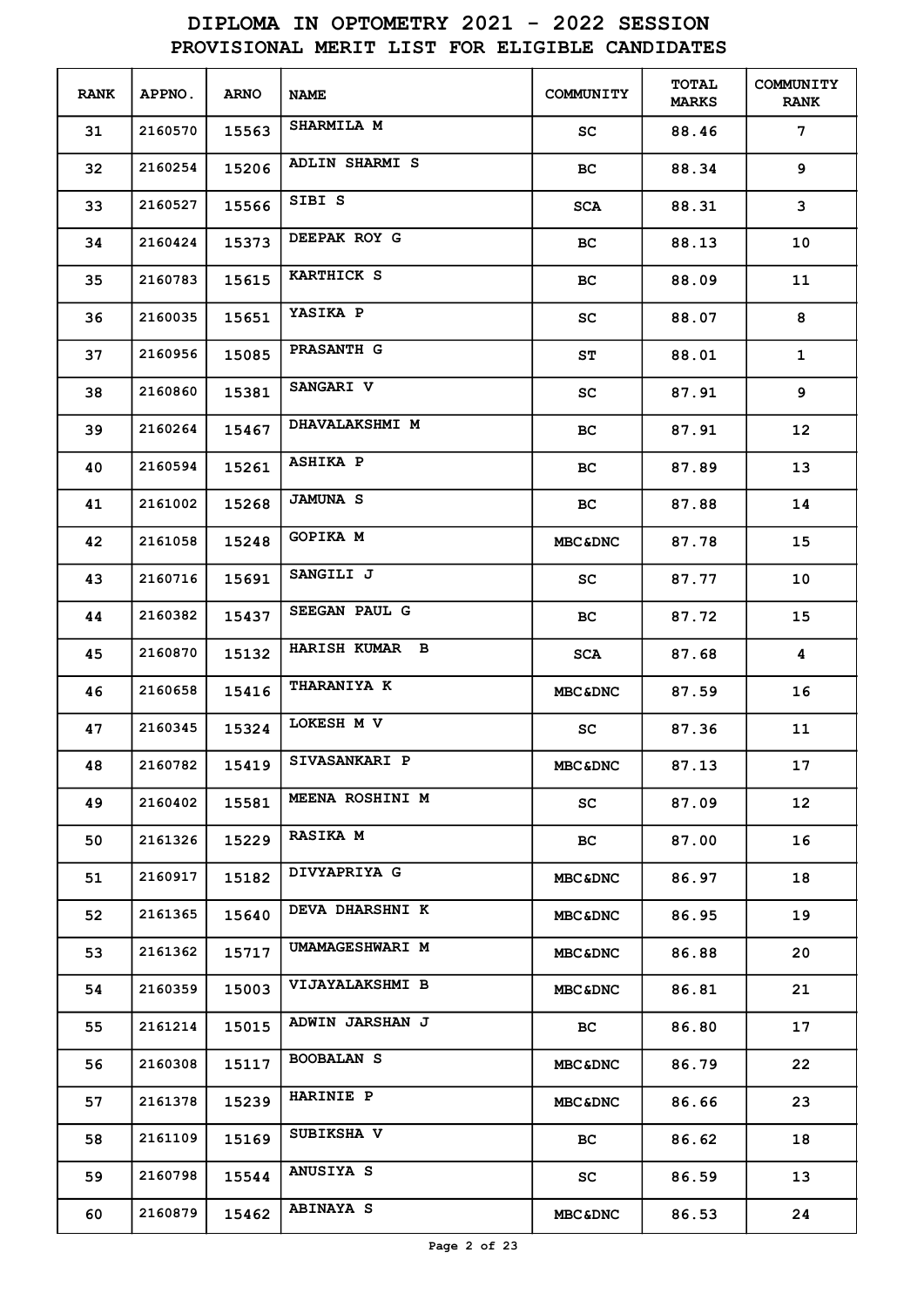| <b>RANK</b> | APPNO.  | <b>ARNO</b> | <b>NAME</b>            | COMMUNITY          | <b>TOTAL</b><br><b>MARKS</b> | <b>COMMUNITY</b><br><b>RANK</b> |
|-------------|---------|-------------|------------------------|--------------------|------------------------------|---------------------------------|
| 61          | 2160695 | 15196       | PANDISELVI M           | BC.                | 86.52                        | 19                              |
| 62          | 2161091 | 15525       | <b>REVATHI E</b>       | <b>MBC&amp;DNC</b> | 86.50                        | 25                              |
| 63          | 2161274 | 15496       | GLORY S P              | BC.                | 86.31                        | 20                              |
| 64          | 2161320 | 15227       | POOJA R                | <b>MBC&amp;DNC</b> | 86.28                        | 26                              |
| 65          | 2160646 | 15246       | <b>ABARNA P M</b>      | SC                 | 86.15                        | 14                              |
| 66          | 2160530 | 15104       | PRAVEENKUMAR T         | <b>MBC&amp;DNC</b> | 86.08                        | 27                              |
| 67          | 2161424 | 15058       | POOJA M                | SC                 | 86.08                        | 15                              |
| 68          | 2161084 | 15237       | PRIYADHARSHINI A       | SC                 | 86.06                        | 16                              |
| 69          | 2161366 | 15558       | <b>PARKAVI P</b>       | SC                 | 86.01                        | 17                              |
| 70          | 2160168 | 15372       | <b>SANJAY J</b>        | SC                 | 85.97                        | 18                              |
| 71          | 2161379 | 15497       | PANDISELVI S           | SC                 | 85.97                        | 19                              |
| 72          | 2160615 | 15278       | VALARMATHI K A         | BC.                | 85.87                        | 21                              |
| 73          | 2160653 | 15002       | <b>KARTHIKA P</b>      | <b>MBC&amp;DNC</b> | 85.78                        | 28                              |
| 74          | 2160286 | 15668       | <b>JAGADEESWARAN K</b> | SC                 | 85.72                        | 20                              |
| 75          | 2161411 | 15486       | RAJAPRIYA P            | <b>MBC&amp;DNC</b> | 85.70                        | 29                              |
| 76          | 2160998 | 15167       | <b>BARVEENBANU R</b>   | <b>BCM</b>         | 85.70                        | $\mathbf{1}$                    |
| 77          | 2160626 | 15310       | MOHAMED RABEE S        | BCM                | 85.66                        | $\overline{2}$                  |
| 78          | 2160738 | 15295       | <b>RAGAVI A</b>        | <b>MBC&amp;DNC</b> | 85.60                        | 30                              |
| 79          | 2160126 | 15175       | KAYALVIZHI S           | SC.                | 85.55                        | 21                              |
| 80          | 2160502 | 15433       | MUMTAJBEGAM M          | BCM                | 85.55                        | 3                               |
| 81          | 2160087 | 15657       | <b>ANUSIYA V</b>       | SC                 | 85.55                        | 22 <sub>2</sub>                 |
| 82          | 2160547 | 15056       | SUMITHRA S             | <b>MBC&amp;DNC</b> | 85.52                        | 31                              |
| 83          | 2161239 | 15442       | PRIYADHARSHINI P       | BC.                | 85.51                        | 22 <sub>2</sub>                 |
| 84          | 2160188 | 15146       | SOWMIYA E              | <b>MBC&amp;DNC</b> | 85.41                        | 32                              |
| 85          | 2161261 | 15553       | LAVANYA P              | BC.                | 85.39                        | 23                              |
| 86          | 2160417 | 15417       | <b>ABINAYA R</b>       | SC                 | 85.27                        | 23                              |
| 87          | 2161184 | 15459       | KOUSIKA M              | ВC                 | 85.22                        | 24                              |
| 88          | 2161155 | 15027       | <b>GOWTHAM G</b>       | <b>MBC&amp;DNC</b> | 85.18                        | 33                              |
| 89          | 2160938 | 15421       | <b>MATHANKUMAR S</b>   | <b>MBC&amp;DNC</b> | 85.14                        | 34                              |
| 90          | 2160455 | 15475       | NIRMALA D              | SC                 | 85.07                        | 24                              |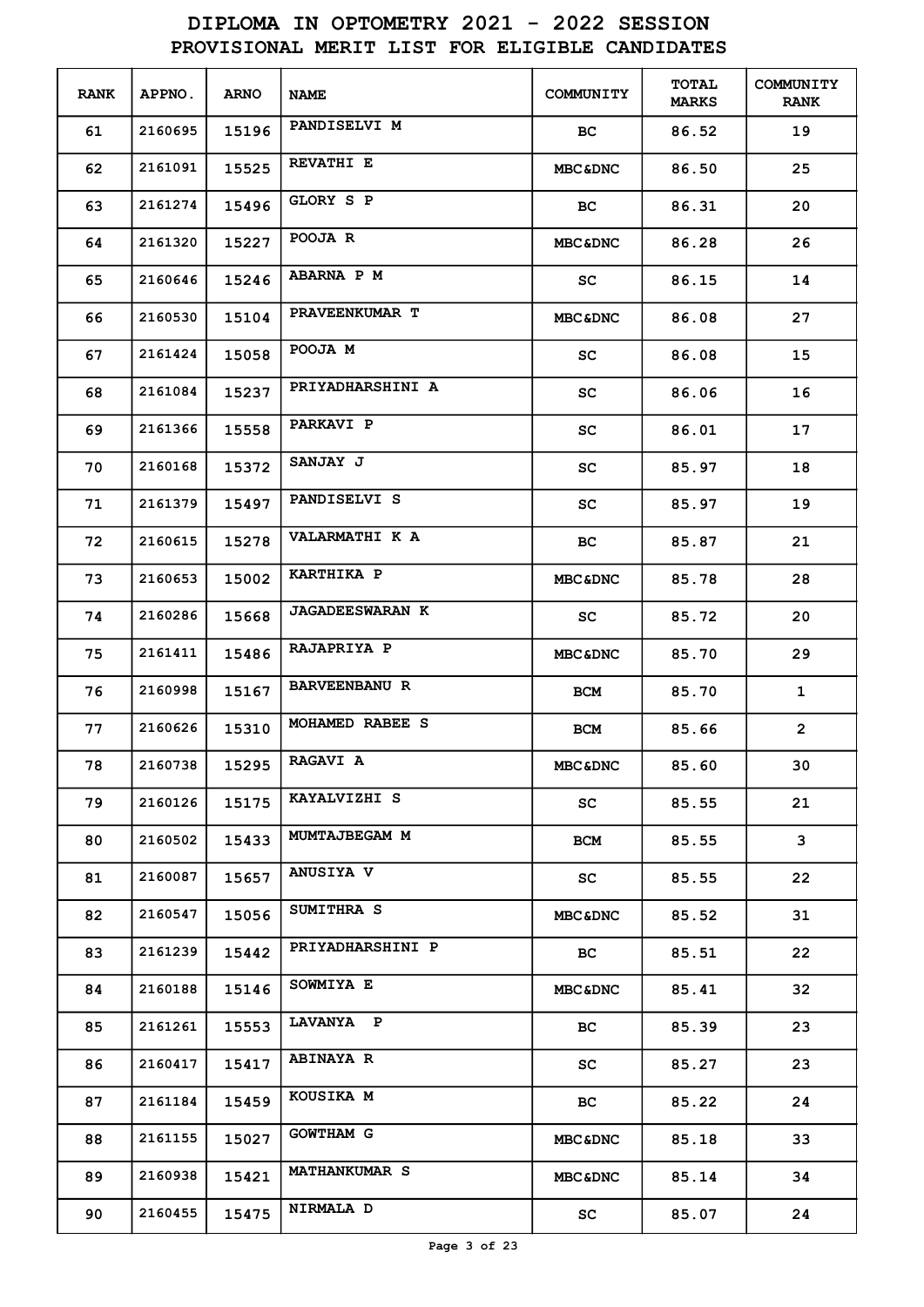| <b>RANK</b> | APPNO.  | <b>ARNO</b> | <b>NAME</b>           | COMMUNITY          | <b>TOTAL</b><br><b>MARKS</b> | <b>COMMUNITY</b><br><b>RANK</b> |
|-------------|---------|-------------|-----------------------|--------------------|------------------------------|---------------------------------|
| 91          | 2160999 | 15440       | <b>PAVITHRA S</b>     | SC                 | 84.98                        | 25                              |
| 92          | 2161191 | 15710       | <b>NISHA R</b>        | SC                 | 84.95                        | 26                              |
| 93          | 2160936 | 15357       | SANTHOSH KUMAR S      | BС                 | 84.95                        | 25                              |
| 94          | 2160813 | 15302       | <b>JEEVAJOTHI R</b>   | BС                 | 84.81                        | 26                              |
| 95          | 2160863 | 15285       | PREETHI R             | SC                 | 84.76                        | 27                              |
| 96          | 2161107 | 15323       | MONISHA S             | <b>MBC&amp;DNC</b> | 84.71                        | 35                              |
| 97          | 2160672 | 15518       | <b>NANTHEESWARI P</b> | SC                 | 84.67                        | 28                              |
| 98          | 2160634 | 15330       | DIVYA A               | BС                 | 84.63                        | 27                              |
| 99          | 2161356 | 15598       | <b>EZHILAVAN E</b>    | SC                 | 84.63                        | 29                              |
| 100         | 2161374 | 15035       | SIVALAKSHMI P         | BC.                | 84.62                        | 28                              |
| 101         | 2160894 | 15110       | <b>CHANDRU G</b>      | <b>MBC&amp;DNC</b> | 84.58                        | 36                              |
| 102         | 2160077 | 15548       | <b>ABINAYASHREE A</b> | BC.                | 84.56                        | 29                              |
| 103         | 2160276 | 15573       | NITHYA SRI S          | BС                 | 84.54                        | 30                              |
| 104         | 2160768 | 15645       | GOBI M                | BC.                | 84.53                        | 31                              |
| 105         | 2161049 | 15033       | SOFIYA SRI K          | <b>MBC&amp;DNC</b> | 84.44                        | 37                              |
| 106         | 2160828 | 15193       | ILAIYABHARATHI M      | <b>SCA</b>         | 84.43                        | 5                               |
| 107         | 2161275 | 15216       | <b>JAYASHREE K</b>    | SC                 | 84.34                        | 30                              |
| 108         | 2160084 | 15260       | MAHALAKSHMI M         | вc                 | 84.27                        | 32                              |
| 109         | 2160969 | 15341       | SOWNDHARYA R          | ST                 | 84.27                        | $\overline{2}$                  |
| 110         | 2160612 | 15179       | <b>MALAVIKA C</b>     | SC                 | 84.25                        | 31                              |
| 111         | 2160940 | 15073       | RITHIGA SOWTHIRI M    | ВC                 | 84.24                        | 33                              |
| 112         | 2161111 | 15077       | AKSHA BLESSTY N       | ВC                 | 84.23                        | 34                              |
| 113         | 2161142 | 15402       | SHRUTHI J             | ВC                 | 83.91                        | 35                              |
| 114         | 2160513 | 15584       | SAVITHA P             | ВC                 | 83.91                        | 36                              |
| 115         | 2160381 | 15672       | KANIMOZHI S           | <b>SCA</b>         | 83.86                        | 6                               |
| 116         | 2160247 | 15116       | SNEHA P               | <b>MBC&amp;DNC</b> | 83.86                        | 38                              |
| 117         | 2161250 | 15037       | <b>JAGATHISWARI S</b> | ВC                 | 83.85                        | 37                              |
| 118         | 2160443 | 15535       | <b>DHARSHINI A</b>    | SC                 | 83.82                        | 32                              |
| 119         | 2161370 | 15578       | <b>GOPIKA S</b>       | SC                 | 83.81                        | 33                              |
| 120         | 2160222 | 15371       | <b>ELAMARAN V</b>     | SC                 | 83.79                        | 34                              |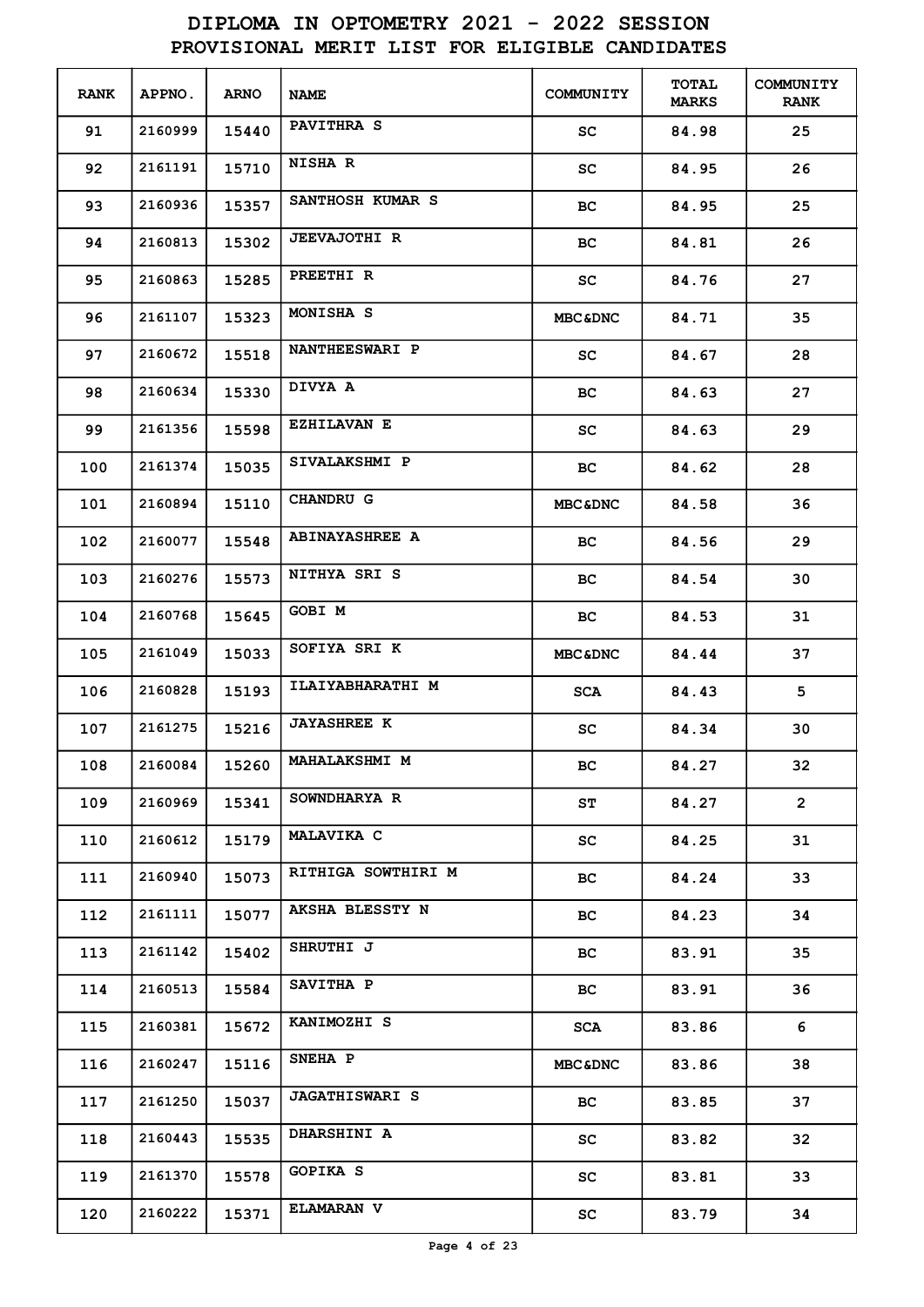| <b>RANK</b> | <b>APPNO.</b> | <b>ARNO</b> | <b>NAME</b>               | COMMUNITY          | <b>TOTAL</b><br><b>MARKS</b> | COMMUNITY<br><b>RANK</b> |
|-------------|---------------|-------------|---------------------------|--------------------|------------------------------|--------------------------|
| 121         | 2161361       | 15219       | ASRIN J                   | BCM                | 83.76                        | 4                        |
| 122         | 2160241       | 15018       | <b>ARTHI D</b>            | SC                 | 83.75                        | 35                       |
| 123         | 2161206       | 15491       | <b>THENMOZHI P</b>        | <b>MBC&amp;DNC</b> | 83.75                        | 39                       |
| 124         | 2160459       | 15538       | <b>NAVANEETHAN S</b>      | BС                 | 83.69                        | 38                       |
| 125         | 2160482       | 15026       | <b>SRIDHANYA G</b>        | <b>MBC&amp;DNC</b> | 83.68                        | 40                       |
| 126         | 2160595       | 15340       | HILDA C                   | BС                 | 83.66                        | 39                       |
| 127         | 2161161       | 15450       | <b>MEGALA S</b>           | <b>MBC&amp;DNC</b> | 83.60                        | 41                       |
| 128         | 2160193       | 15142       | <b>ABINAYA S M</b>        | ВC                 | 83.59                        | 40                       |
| 129         | 2160835       | 15009       | SNEHA V                   | <b>MBC&amp;DNC</b> | 83.57                        | 42                       |
| 130         | 2160329       | 15194       | <b>BOOMIKA M</b>          | BС                 | 83.44                        | 41                       |
| 131         | 2161082       | 15339       | THENMOZHI S J             | BС                 | 83.39                        | 42                       |
| 132         | 2161157       | 15628       | SANJAY S                  | <b>MBC&amp;DNC</b> | 83.35                        | 43                       |
| 133         | 2160696       | 15436       | <b>THILAGAVATHI K</b>     | SC                 | 83.30                        | 36                       |
| 134         | 2161070       | 15634       | THRISHA P                 | вc                 | 83.29                        | 43                       |
| 135         | 2160809       | 15567       | <b>PURUSHOTHAMAN S</b>    | <b>MBC&amp;DNC</b> | 83.28                        | 44                       |
| 136         | 2160008       | 15120       | RAGASWARUBINEE J          | oс                 | 83.25                        |                          |
| 137         | 2160959       | 15317       | <b>KARTHIKA K</b>         | BС                 | 83.23                        | 44                       |
| 138         | 2161008       | 15460       | DIVYA M                   | SC                 | 83.19                        | 37                       |
| 139         | 2160920       | 15255       | KARTHIKA DEVI P           | BC.                | 83.02                        | 45                       |
| 140         | 2160353       | 15671       | <b>SIVAKAVIYA P</b>       | SC                 | 82.92                        | 38                       |
| 141         | 2161196       | 15315       | SUBIKSHAA INFANT JOME J R | BC                 | 82.84                        | 46                       |
| 142         | 2161130       | 15466       | NEELAKANDAN C             | <b>MBC&amp;DNC</b> | 82.84                        | 45                       |
| 143         | 2160810       | 15076       | SWEATHA C                 | SC.                | 82.78                        | 39                       |
| 144         | 2160790       | 15438       | <b>GAYATHIRI P</b>        | SC.                | 82.75                        | 40                       |
| 145         | 2160934       | 15144       | NIROJINI S                | SC                 | 82.73                        | 41                       |
| 146         | 2160361       | 15126       | <b>ANUMALINI T</b>        | <b>MBC&amp;DNC</b> | 82.72                        | 46                       |
| 147         | 2160964       | 15361       | <b>RUBINI S</b>           | BC                 | 82.71                        | 47                       |
| 148         | 2160121       | 15516       | <b>SIVARANJANI M</b>      | <b>MBC&amp;DNC</b> | 82.67                        | 47                       |
| 149         | 2161108       | 15072       | <b>SANTHARAJ V</b>        | SC                 | 82.66                        | 42                       |
| 150         | 2160473       | 15354       | DEEPIKA S                 | <b>MBC&amp;DNC</b> | 82.56                        | 48                       |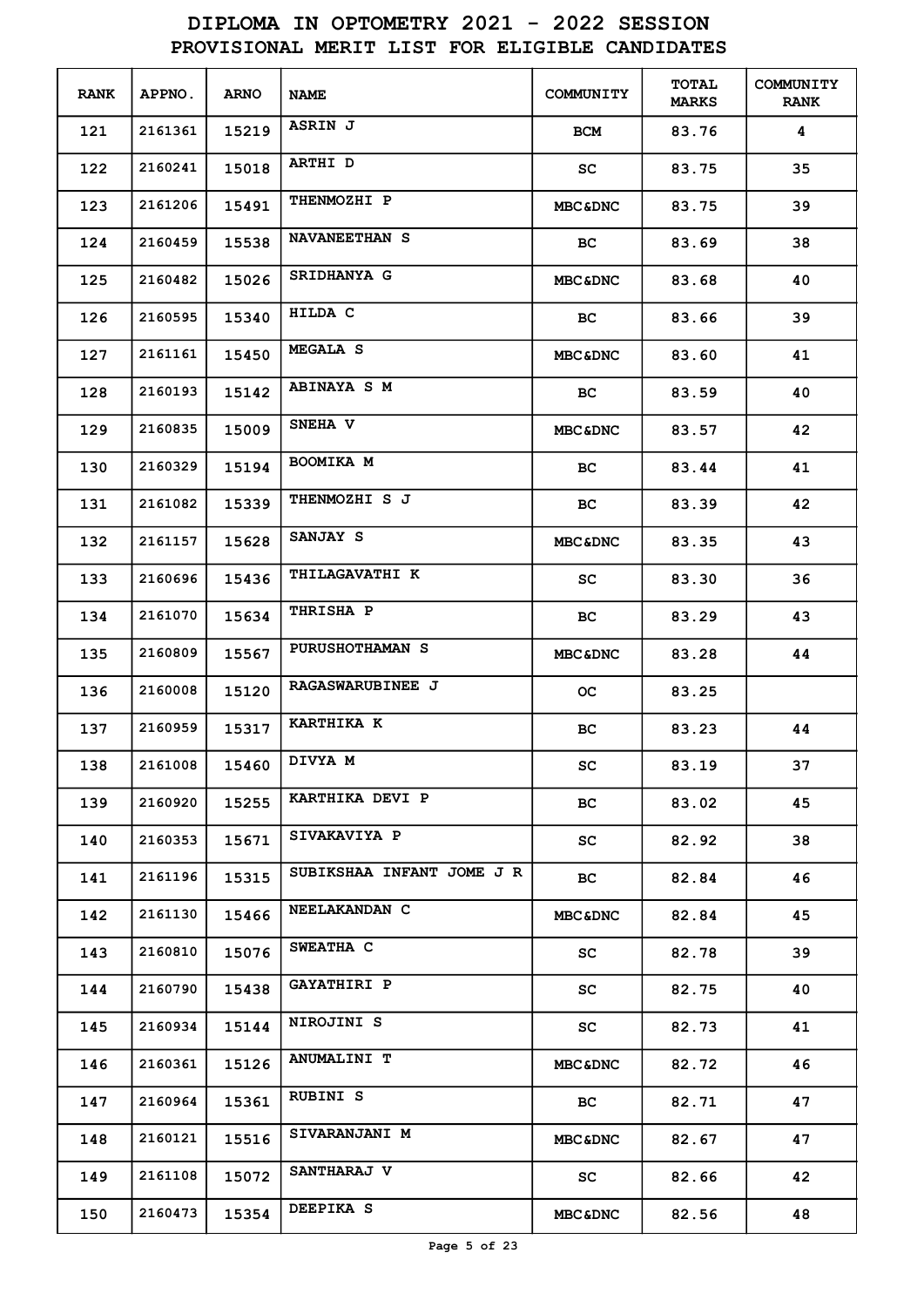| <b>RANK</b> | APPNO.  | <b>ARNO</b> | <b>NAME</b>            | COMMUNITY                  | <b>TOTAL</b><br><b>MARKS</b> | <b>COMMUNITY</b><br><b>RANK</b> |
|-------------|---------|-------------|------------------------|----------------------------|------------------------------|---------------------------------|
| 151         | 2161230 | 15490       | <b>KALPANA R</b>       | <b>MBC&amp;DNC</b>         | 82.56                        | 49                              |
| 152         | 2160201 | 15507       | SITHIRAIVALAVAN K      | SC                         | 82.50                        | 43                              |
| 153         | 2160415 | 15676       | <b>ABINESH M</b>       | SC                         | 82.46                        | 44                              |
| 154         | 2161387 | 15588       | <b>TAMILAMUTHAN T</b>  | SC                         | 82.46                        | 45                              |
| 155         | 2161281 | 15449       | <b>ASWINI S</b>        | SC                         | 82.44                        | 46                              |
| 156         | 2160846 | 15647       | <b>GOMATHI S</b>       | <b>MBC&amp;DNC</b>         | 82.39                        | 50                              |
| 157         | 2160843 | 15353       | NIKILA K               | <b>SCA</b>                 | 82.32                        | $7\phantom{.}$                  |
| 158         | 2160033 | 15633       | VITHYA SHREE N         | SC                         | 82.30                        | 47                              |
| 159         | 2160599 | 15453       | <b>SIVAGURU K</b>      | SC                         | 82.28                        | 48                              |
| 160         | 2160356 | 15131       | SRIDHARAN S            | BС                         | 82.26                        | 48                              |
| 161         | 2161368 | 15605       | PAVITHRA G             | вc                         | 82.16                        | 49                              |
| 162         | 2161228 | 15092       | <b>MUKUNDAN A</b>      | BC.                        | 81.84                        | 50                              |
| 163         | 2161145 | 15601       | <b>AKASH T</b>         | <b>MBC&amp;DNC</b>         | 81.83                        | 51                              |
| 164         | 2161309 | 15632       | <b>JENIFER TEENA S</b> | BC.                        | 81.81                        | 51                              |
| 165         | 2160429 | 15554       | SATHYAPRIYA K          | BС                         | 81.80                        | 52                              |
| 166         | 2160839 | 15252       | <b>BHUVANA A</b>       | BС                         | 81.78                        | 53                              |
| 167         | 2160462 | 15100       | PARU JANANI K          | <b>MBC&amp;DNC</b>         | 81.75                        | 52                              |
| 168         | 2160339 | 15670       | ESAKKIAMMAL K          | SC                         | 81.75                        | 49                              |
| 169         | 2160763 | 15348       | VINOTHINI S            | SC                         | 81.75                        | 50                              |
| 170         | 2161397 | 15288       | <b>DINESH K</b>        | SC                         | 81.71                        | 51                              |
| 171         | 2160747 | 15236       | YASMIN BANU A          | <b>BCM</b>                 | 81.71                        | 5                               |
| 172         | 2161219 | 15472       | INDHU J                | SC                         | 81.70                        | 52                              |
| 173         | 2161001 | 15153       | <b>RUPAVATHI M</b>     | SC                         | 81.67                        | 53                              |
| 174         | 2161347 | 15481       | <b>ABIRAMI S</b>       | SC                         | 81.66                        | 54                              |
| 175         | 2161260 | 15624       | VISHNU M               | $\mathop{\rm sc}\nolimits$ | 81.52                        | 55                              |
| 176         | 2160820 | 15062       | KOKILA G               | <b>MBC&amp;DNC</b>         | 81.50                        | 53                              |
| 177         | 2160831 | 15389       | <b>MAHALAKSHMI M</b>   | ВC                         | 81.45                        | 54                              |
| 178         | 2160340 | 15541       | SAMUVEL E              | ВC                         | 81.34                        | 55                              |
| 179         | 2161238 | 15042       | <b>DHANUSH S</b>       | SC                         | 81.31                        | 56                              |
| 180         | 2160142 | 15646       | VIJAYA LAKSHMI K       | ВC                         | 81.29                        | 56                              |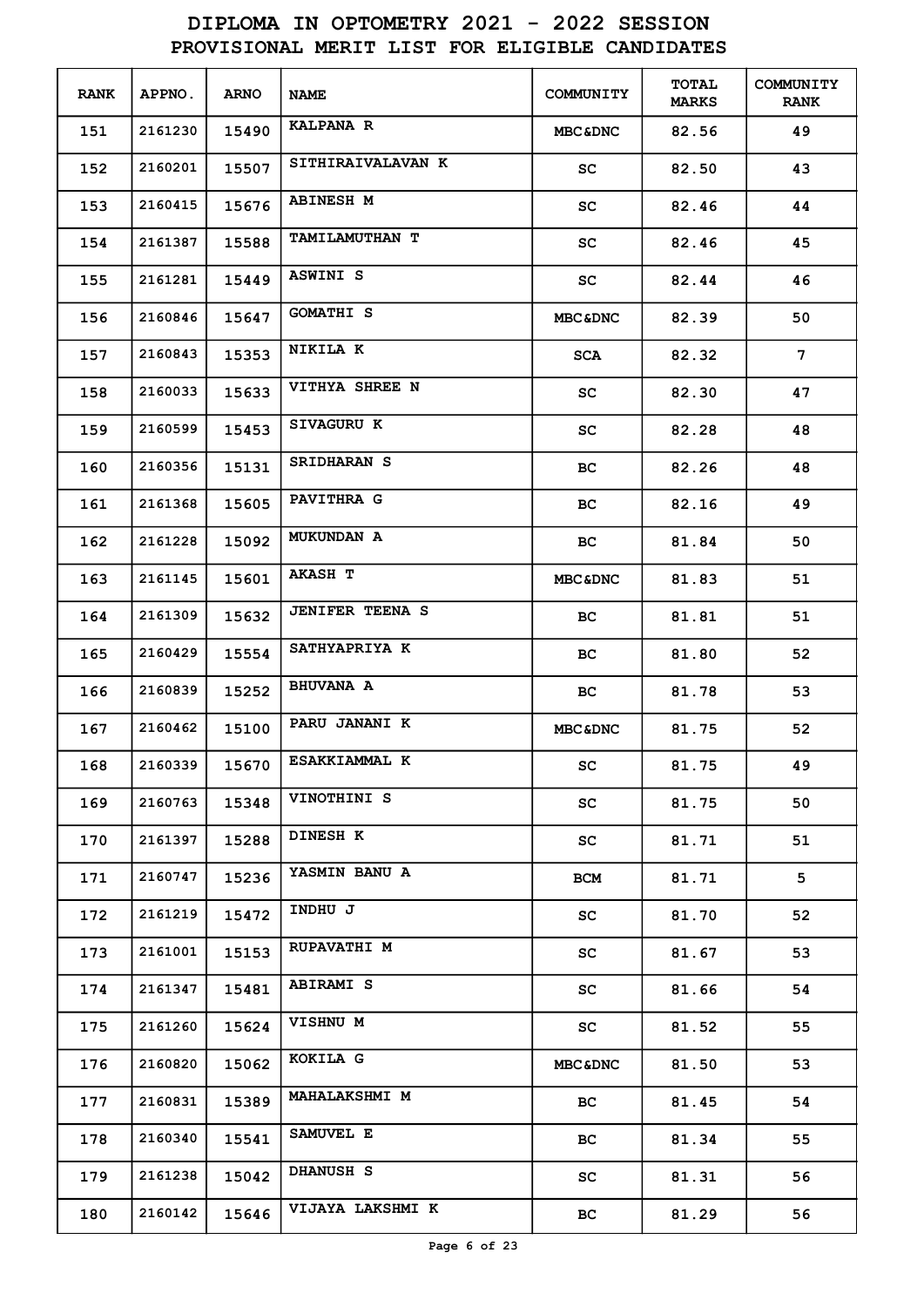| <b>RANK</b> | <b>APPNO.</b> | <b>ARNO</b> | <b>NAME</b>            | COMMUNITY                  | <b>TOTAL</b><br><b>MARKS</b> | <b>COMMUNITY</b><br><b>RANK</b> |
|-------------|---------------|-------------|------------------------|----------------------------|------------------------------|---------------------------------|
| 181         | 2160204       | 15245       | <b>THOLKAPPIYAN R</b>  | ВC                         | 81.29                        | 57                              |
| 182         | 2161180       | 15494       | NARMATHADEVI M         | <b>MBC&amp;DNC</b>         | 81.23                        | 54                              |
| 183         | 2161022       | 15280       | <b>AGALYA K</b>        | SC                         | 81.21                        | 57                              |
| 184         | 2160442       | 15130       | <b>SWATHI A</b>        | SC                         | 81.20                        | 58                              |
| 185         | 2161168       | 15552       | <b>SARAVANAN R</b>     | <b>MBC&amp;DNC</b>         | 81.14                        | 55                              |
| 186         | 2161170       | 15343       | SYEDANI ROSHNI.A       | BCM                        | 81.13                        | 6                               |
| 187         | 2161278       | 15461       | SENJUDAR J             | SC                         | 81.08                        | 59                              |
| 188         | 2160723       | 15356       | ELAMUKIL K             | <b>MBC&amp;DNC</b>         | 81.06                        | 56                              |
| 189         | 2161402       | 15214       | SETTU M                | <b>MBC&amp;DNC</b>         | 81.05                        | 57                              |
| 190         | 2160140       | 15160       | VIGNESHWARAN V         | <b>MBC&amp;DNC</b>         | 81.02                        | 58                              |
| 191         | 2160704       | 15689       | SHIVANI C              | sc                         | 80.93                        | 60                              |
| 192         | 2160786       | 15630       | AMALA PETRICK R        | вс                         | 80.92                        | 58                              |
| 193         | 2160478       | 15528       | PRAVIN E               | sc                         | 80.88                        | 61                              |
| 194         | 2161055       | 15187       | SNEKA M                | <b>MBC&amp;DNC</b>         | 80.83                        | 59                              |
| 195         | 2161231       | 15432       | <b>GAYATHRI M</b>      | BС                         | 80.78                        | 59                              |
| 196         | 2160876       | 15180       | <b>SUDHARSAN M</b>     | SC                         | 80.77                        | 62                              |
| 197         | 2161218       | 15311       | AKILA MARY R           | BС                         | 80.74                        | 60                              |
| 198         | 2160089       | 15293       | SHANMUGI P             | SCA                        | 80.69                        | 8                               |
| 199         | 2160147       | 15067       | <b>STALIN M</b>        | SC                         | 80.66                        | 63                              |
| 200         | 2160858       | 15351       | <b>GOBIKA S</b>        | BC.                        | 80.66                        | 61                              |
| 201         | 2161367       | 15238       | <b>ANITHA P</b>        | ВC                         | 80.64                        | 62                              |
| 202         | 2161269       | 15626       | <b>NATHIYA N</b>       | SC                         | 80.64                        | 64                              |
| 203         | 2160538       | 15403       | <b>MYTHRAYAN K P</b>   | ВC                         | 80.61                        | 63                              |
| 204         | 2161446       | 15478       | <b>MATHUMITHA D</b>    | SC                         | 80.53                        | 65                              |
| 205         | 2161310       | 15031       | <b>PAUNKUMAR S</b>     | SΤ                         | 80.50                        | 3                               |
| 206         | 2161241       | 15212       | <b>DHANUSHA A</b>      | SC                         | 80.49                        | 66                              |
| 207         | 2161335       | 15470       | <b>DEVIKA R</b>        | $\mathop{\rm sc}\nolimits$ | 80.48                        | 67                              |
| 208         | 2161237       | 15008       | SHARMILA B             | <b>MBC&amp;DNC</b>         | 80.47                        | 60                              |
| 209         | 2161396       | 15050       | SOWMIYA M              | ST                         | 80.41                        | 4                               |
| 210         | 2160405       | 15292       | <b>SHANMUGAPRIYA N</b> | SC                         | 80.31                        | 68                              |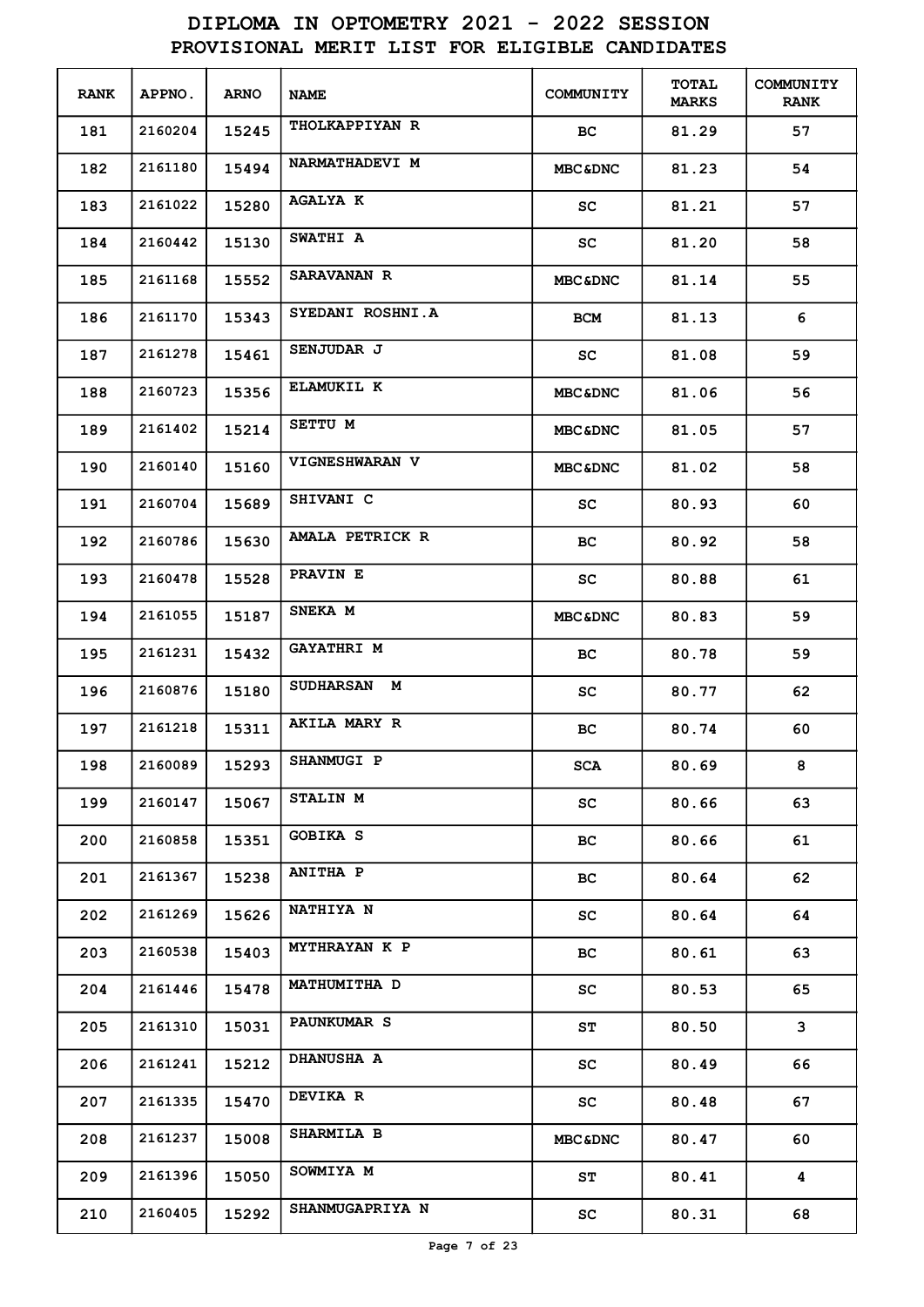| <b>RANK</b> | <b>APPNO.</b> | <b>ARNO</b> | <b>NAME</b>            | COMMUNITY                  | TOTAL<br><b>MARKS</b> | <b>COMMUNITY</b><br><b>RANK</b> |
|-------------|---------------|-------------|------------------------|----------------------------|-----------------------|---------------------------------|
| 211         | 2161009       | 15636       | RUBA T                 | <b>SCA</b>                 | 80.25                 | 9                               |
| 212         | 2160853       | 15375       | <b>KARUPPASAMY M</b>   | BC.                        | 80.23                 | 64                              |
| 213         | 2160456       | 15591       | <b>KAVIYARASAN N</b>   | <b>MBC&amp;DNC</b>         | 80.23                 | 61                              |
| 214         | 2160244       | 15666       | <b>NESAVAN S</b>       | SC                         | 80.23                 | 69                              |
| 215         | 2160875       | 15329       | UMADEVI C              | SC                         | 80.19                 | 70                              |
| 216         | 2160495       | 15157       | SANDHIYA E             | BС                         | 80.18                 | 65                              |
| 217         | 2161431       | 15602       | SHANTHINI C            | SC                         | 80.17                 | 71                              |
| 218         | 2161043       | 15505       | KOGILA S               | BC                         | 80.13                 | 66                              |
| 219         | 2160975       | 15495       | PRABHA K               | SC                         | 80.10                 | 72                              |
| 220         | 2160257       | 15044       | KALPANA M              | SΤ                         | 80.09                 | 5                               |
| 221         | 2161409       | 15036       | NANDHINI K             | <b>MBC&amp;DNC</b>         | 80.02                 | 62                              |
| 222         | 2161327       | 15266       | <b>NANTHINI M</b>      | <b>MBC&amp;DNC</b>         | 80.00                 | 63                              |
| 223         | 2160883       | 15545       | <b>BHUVANESHWARI K</b> | BС                         | 79.98                 | 67                              |
| 224         | 2160771       | 15512       | MOHAN RAJ P            | SC                         | 79.95                 | 73                              |
| 225         | 2161225       | 15639       | SIVASANGARI V          | <b>SCA</b>                 | 79.91                 | 10                              |
| 226         | 2160991       | 15296       | MUTHULAKSHMI R         | SC                         | 79.88                 | 74                              |
| 227         | 2160240       | 15257       | ANDREA PHILIP P        | BC.                        | 79.84                 | 68                              |
| 228         | 2160849       | 15258       | <b>RAJATHIRAJAN R</b>  | BC.                        | 79.80                 | 69                              |
| 229         | 2161220       | 15267       | KAYALVIZHI S           | SCA                        | 79.69                 | 11                              |
| 230         | 2161059       | 15520       | SHANMUGAVELAN S        | SC                         | 79.65                 | 75                              |
| 231         | 2160034       | 15190       | GOKULAPRIYA C          | <b>MBC&amp;DNC</b>         | 79.63                 | 64                              |
| 232         | 2160419       | 15235       | KOKILADURGADEVI L      | SC.                        | 79.63                 | 76                              |
| 233         | 2160661       | 15053       | PRITHI A               | ST                         | 79.62                 | 6                               |
| 234         | 2160572       | 15156       | <b>PAVITHRA P</b>      | SCA                        | 79.62                 | 12 <sup>2</sup>                 |
| 235         | 2160229       | 15664       | <b>S TAMILARASAN</b>   | SC.                        | 79.58                 | 77                              |
| 236         | 2160791       | 15275       | MOORTHY K              | BC.                        | 79.53                 | 70                              |
| 237         | 2160739       | 15515       | YOGALAKSHMI M          | SC                         | 79.50                 | 78                              |
| 238         | 2160700       | 15019       | <b>HEMAPRIYA V</b>     | BC                         | 79.48                 | 71                              |
| 239         | 2161334       | 15335       | POOJA P                | <b>MBC&amp;DNC</b>         | 79.45                 | 65                              |
| 240         | 2160107       | 15312       | <b>ABIKA M</b>         | $\mathop{\rm sc}\nolimits$ | 79.39                 | 79                              |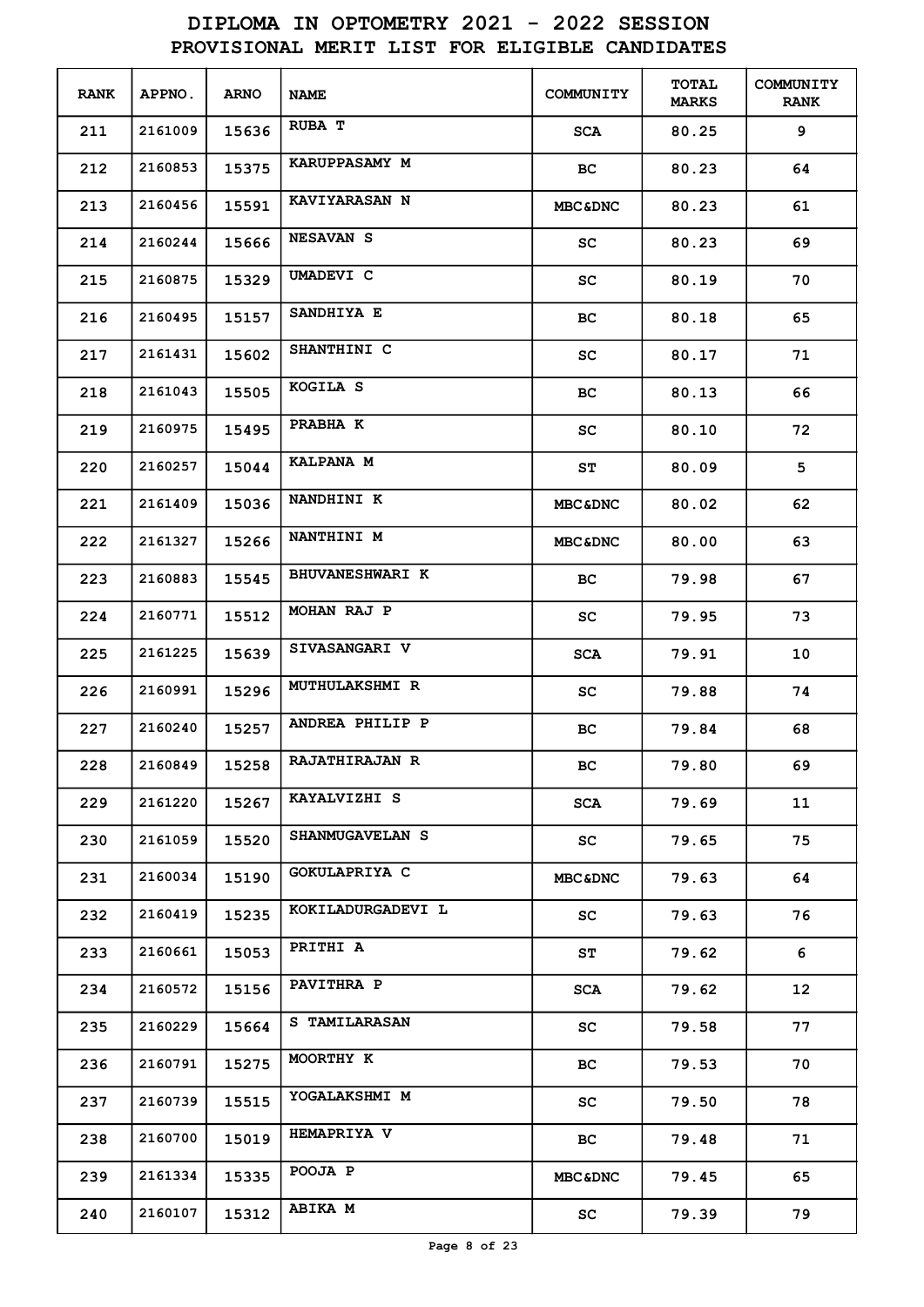| <b>RANK</b> | APPNO.  | <b>ARNO</b> | <b>NAME</b>          | COMMUNITY                  | <b>TOTAL</b><br><b>MARKS</b> | <b>COMMUNITY</b><br><b>RANK</b> |
|-------------|---------|-------------|----------------------|----------------------------|------------------------------|---------------------------------|
| 241         | 2161442 | 15629       | <b>AKSHAYA M</b>     | sc                         | 79.37                        | 80                              |
| 242         | 2160697 | 15365       | <b>GOKULAVASAN D</b> | SC                         | 79.34                        | 81                              |
| 243         | 2160256 | 15170       | SARITHA R            | <b>MBC&amp;DNC</b>         | 79.34                        | 66                              |
| 244         | 2160923 | 15066       | NISHA S              | <b>MBC&amp;DNC</b>         | 79.27                        | 67                              |
| 245         | 2161390 | 15347       | <b>RAMYA G</b>       | <b>MBC&amp;DNC</b>         | 79.22                        | 68                              |
| 246         | 2161087 | 15707       | <b>ARULKUMAR V</b>   | sc                         | 79.19                        | 82                              |
| 247         | 2160220 | 15539       | PAVITHRA DEVI D R    | <b>MBC&amp;DNC</b>         | 79.16                        | 69                              |
| 248         | 2160966 | 15054       | <b>NISHANTH D</b>    | sc                         | 79.09                        | 83                              |
| 249         | 2161346 | 15562       | SASIKALA S           | BС                         | 79.05                        | 72                              |
| 250         | 2160960 | 15023       | <b>ABINESH K</b>     | sc                         | 79.00                        | 84                              |
| 251         | 2160641 | 15138       | DHEIVANAI M          | sc                         | 78.99                        | 85                              |
| 252         | 2160993 | 15289       | <b>MUTHUKANI U</b>   | sc                         | 78.95                        | 86                              |
| 253         | 2160165 | 15513       | SUBANESH S           | <b>MBC&amp;DNC</b>         | 78.95                        | 70                              |
| 254         | 2160176 | 15549       | <b>MAHITHA M</b>     | <b>MBC&amp;DNC</b>         | 78.95                        | 71                              |
| 255         | 2161075 | 15469       | SHARIQUA JABEEN A    | <b>BCM</b>                 | 78.95                        | 7                               |
| 256         | 2160933 | 15547       | <b>MADHUBALAN K</b>  | sc                         | 78.95                        | 87                              |
| 257         | 2160708 | 15452       | <b>MANIKANDAN B</b>  | <b>SCA</b>                 | 78.91                        | 13                              |
| 258         | 2160664 | 15163       | NIVEDHA M            | ВC                         | 78.84                        | 73                              |
| 259         | 2160814 | 15277       | <b>ABINAYA G</b>     | BC                         | 78.83                        | 74                              |
| 260         | 2161007 | 15337       | <b>RAJATHI G</b>     | SC                         | 78.83                        | 88                              |
| 261         | 2160682 | 15376       | <b>MUBASHEERA A</b>  | <b>BCM</b>                 | 78.80                        | 8                               |
| 262         | 2160036 | 15349       | <b>ANUSUYADEVI A</b> | <b>MBC&amp;DNC</b>         | 78.75                        | 72                              |
| 263         | 2161085 | 15166       | <b>JAYANTHI J</b>    | <b>MBC&amp;DNC</b>         | 78.75                        | 73                              |
| 264         | 2160692 | 15503       | <b>ABINESH S</b>     | SC                         | 78.73                        | 89                              |
| 265         | 2161105 | 15006       | <b>GAYATHRI A</b>    | $\mathop{\rm sc}\nolimits$ | 78.70                        | 90                              |
| 266         | 2160104 | 15542       | GNANAMBIGAI P        | <b>MBC&amp;DNC</b>         | 78.66                        | 74                              |
| 267         | 2160586 | 15685       | <b>RASHMIKA K</b>    | ST                         | 78.62                        | 7 <sup>1</sup>                  |
| 268         | 2161360 | 15222       | <b>BHARATHI J</b>    | SC                         | 78.62                        | 91                              |
| 269         | 2161226 | 15600       | <b>ANISHIYA M</b>    | SC                         | 78.62                        | 92                              |
| 270         | 2160930 | 15362       | <b>ABINAYA.E</b>     | $\mathop{\rm sc}\nolimits$ | 78.57                        | 93                              |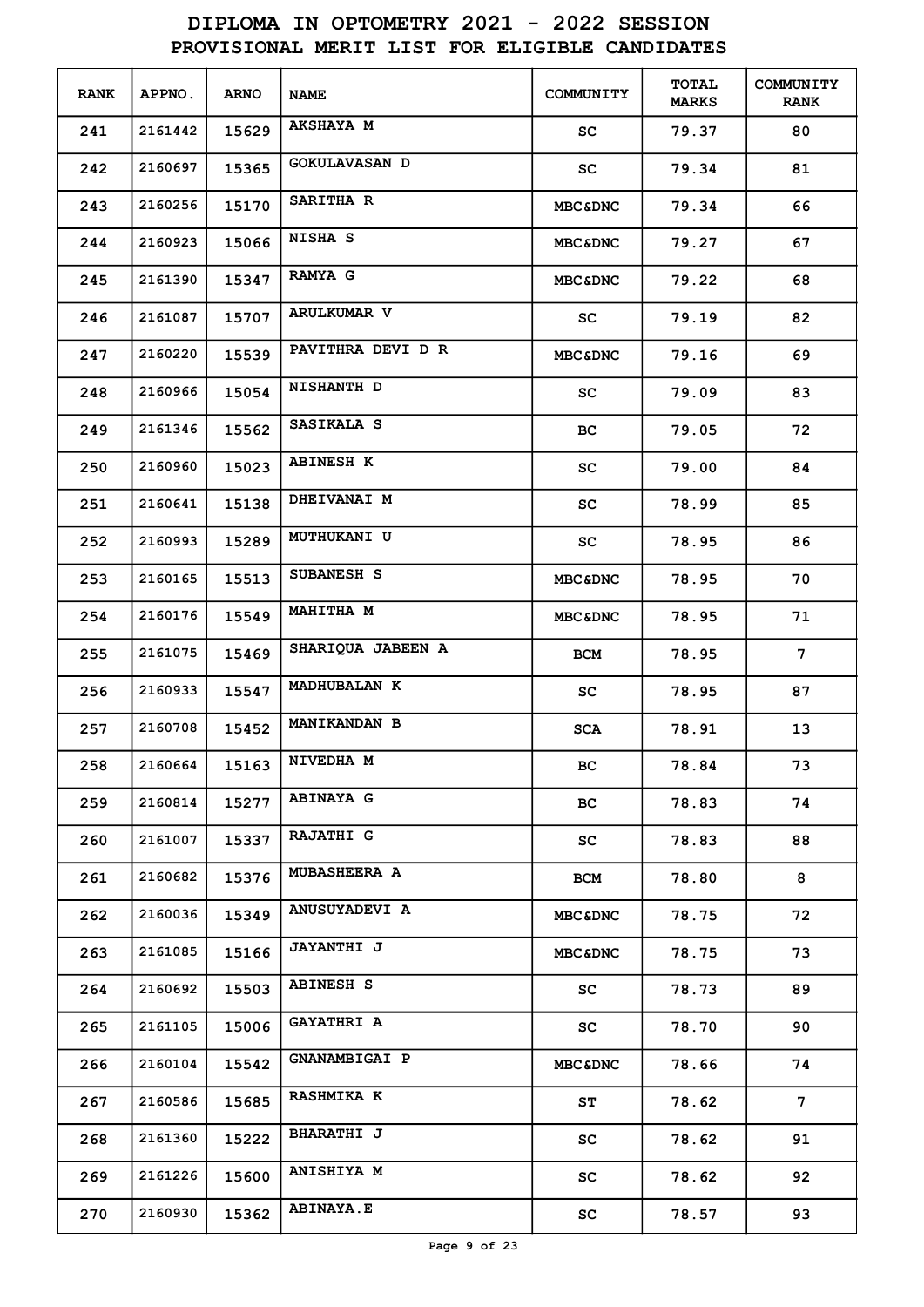| <b>RANK</b> | APPNO.  | <b>ARNO</b> | <b>NAME</b>         | COMMUNITY          | <b>TOTAL</b><br><b>MARKS</b> | <b>COMMUNITY</b><br><b>RANK</b> |
|-------------|---------|-------------|---------------------|--------------------|------------------------------|---------------------------------|
| 271         | 2161242 | 15039       | ARUN PRAKASH M      | BC.                | 78.52                        | 75                              |
| 272         | 2160673 | 15572       | <b>ELAVARASU V</b>  | <b>MBC&amp;DNC</b> | 78.50                        | 75                              |
| 273         | 2160855 | 15592       | MURUGA ANANTHAN E   | <b>MBC&amp;DNC</b> | 78.46                        | 76                              |
| 274         | 2161263 | 15582       | THENMOZHI C S       | BC.                | 78.45                        | 76                              |
| 275         | 2160430 | 15123       | SANDHIYA R          | <b>MBC&amp;DNC</b> | 78.41                        | 77                              |
| 276         | 2161430 | 15040       | <b>RAJESWARI S</b>  | SC                 | 78.35                        | 94                              |
| 277         | 2160613 | 15080       | NIRMALADEVI M       | sc                 | 78.32                        | 95                              |
| 278         | 2161291 | 15589       | YAZHISAI R          | sc                 | 78.31                        | 96                              |
| 279         | 2160590 | 15272       | PARKAVI S           | вc                 | 78.28                        | 77                              |
| 280         | 2161212 | 15281       | MONISH S            | вc                 | 78.25                        | 78                              |
| 281         | 2161322 | 15595       | MONISHA S           | sc                 | 78.21                        | 97                              |
| 282         | 2160517 | 15139       | DHIVYA R            | sc                 | 78.20                        | 98                              |
| 283         | 2160078 | 15332       | <b>VARSHA S</b>     | вc                 | 78.19                        | 79                              |
| 284         | 2161331 | 15477       | SRIDHAR R           | sc                 | 78.19                        | 99                              |
| 285         | 2160781 | 15043       | <b>NARMATHA K</b>   | sc                 | 78.15                        | 100                             |
| 286         | 2160179 | 15506       | <b>RAVIKUMAR R</b>  | sc                 | 78.15                        | 101                             |
| 287         | 2160958 | 15368       | <b>MEENA M</b>      | <b>MBC&amp;DNC</b> | 78.11                        | 78                              |
| 288         | 2160795 | 15264       | <b>RAMYA S</b>      | SC                 | 78.10                        | 102                             |
| 289         | 2161304 | 15244       | IRULAYEE P          | BC                 | 78.05                        | 80                              |
| 290         | 2160160 | 15530       | <b>SARASWATHI V</b> | <b>MBC&amp;DNC</b> | 78.03                        | 79                              |
| 291         | 2160965 | 15355       | SUBALAKSHMI B       | <b>MBC&amp;DNC</b> | 78.03                        | 80                              |
| 292         | 2160501 | 15678       | DILIP P             | <b>SCA</b>         | 78.00                        | 14                              |
| 293         | 2161338 | 15316       | SHEEBA L            | BC.                | 77.98                        | 81                              |
| 294         | 2160622 | 15086       | SURYA S             | <b>MBC&amp;DNC</b> | 77.97                        | 81                              |
| 295         | 2160067 | 15014       | <b>PANDIMEENA R</b> | SC                 | 77.95                        | 103                             |
| 296         | 2160096 | 15599       | SARATHI A           | SC                 | 77.93                        | 104                             |
| 297         | 2161193 | 15408       | PARKAVI A           | SC                 | 77.93                        | 105                             |
| 298         | 2161019 | 15565       | RAMYA M             | <b>SCA</b>         | 77.92                        | 15                              |
| 299         | 2161265 | 15570       | SURESH S            | <b>MBC&amp;DNC</b> | 77.88                        | 82                              |
| 300         | 2161285 | 15560       | KISHORE S           | <b>MBC&amp;DNC</b> | 77.88                        | 83                              |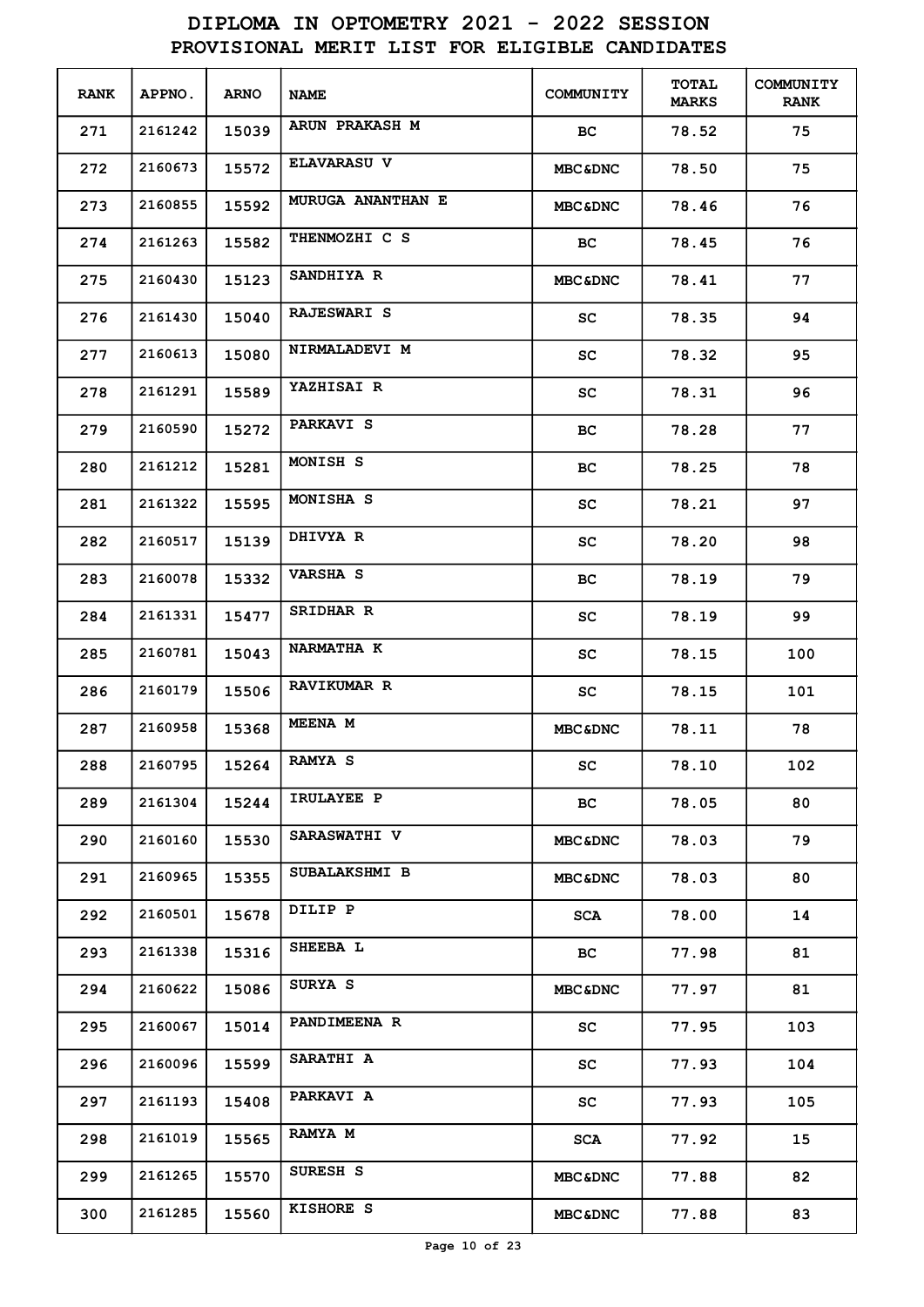| <b>RANK</b> | APPNO.  | <b>ARNO</b> | <b>NAME</b>          | <b>COMMUNITY</b>   | TOTAL<br><b>MARKS</b> | <b>COMMUNITY</b><br><b>RANK</b> |
|-------------|---------|-------------|----------------------|--------------------|-----------------------|---------------------------------|
| 301         | 2161072 | 15556       | <b>GOKULNATHAN</b>   | SΤ                 | 77.84                 | 8                               |
| 302         | 2160031 | 15579       | VETRIVEL B V         | BС                 | 77.84                 | 82                              |
| 303         | 2161176 | 15313       | <b>NITHYASREE G</b>  | BС                 | 77.81                 | 83                              |
| 304         | 2160797 | 15084       | PRIYADHARSHINI K     | SC                 | 77.76                 | 106                             |
| 305         | 2161343 | 15716       | SOUNTHARYA U         | вc                 | 77.75                 | 84                              |
| 306         | 2160854 | 15113       | <b>MAHALAKSHMI G</b> | вc                 | 77.68                 | 85                              |
| 307         | 2161011 | 15101       | KOGILAVANI I         | вc                 | 77.68                 | 86                              |
| 308         | 2160729 | 15251       | <b>JACKULINE G</b>   | BС                 | 77.63                 | 87                              |
| 309         | 2160170 | 15514       | SANDHIYA H           | SC                 | 77.61                 | 107                             |
| 310         | 2160563 | 15012       | NIVETHA M            | <b>MBC&amp;DNC</b> | 77.61                 | 84                              |
| 311         | 2160730 | 15618       | PAVITHRA P           | SC.                | 77.52                 | 108                             |
| 312         | 2160088 | 15283       | KANIMUTHU M          | вc                 | 77.50                 | 88                              |
| 313         | 2161003 | 15625       | ARTHY A              | BC.                | 77.50                 | 89                              |
| 314         | 2160418 | 15559       | SANDHIYA S           | <b>MBC&amp;DNC</b> | 77.45                 | 85                              |
| 315         | 2161329 | 15201       | HARISH V             | BC.                | 77.44                 | 90                              |
| 316         | 2161192 | 15557       | <b>ABDULRAHIM S</b>  | <b>BCM</b>         | 77.38                 | 9                               |
| 317         | 2161138 | 15428       | <b>KEERTHANA L</b>   | BС                 | 77.38                 | 91                              |
| 318         | 2160592 | 15164       | <b>IYAPPAN N</b>     | <b>MBC&amp;DNC</b> | 77.37                 | 86                              |
| 319         | 2160793 | 15082       | SARANYA T            | SC.                | 77.35                 | 109                             |
| 320         | 2160832 | 15390       | LOGANAYAKI M         | BC.                | 77.33                 | 92                              |
| 321         | 2161096 | 15028       | <b>KARPAGAM M</b>    | SC.                | 77.31                 | 110                             |
| 322         | 2160354 | 15071       | SENTHOORI A          | <b>MBC&amp;DNC</b> | 77.25                 | 87                              |
| 323         | 2160623 | 15338       | <b>JEYANANCY S</b>   | BC.                | 77.18                 | 93                              |
| 324         | 2160464 | 15135       | SUSMITHA S           | BC.                | 77.13                 | 94                              |
| 325         | 2160177 | 15129       | <b>SRIPRAVEEN S</b>  | <b>MBC&amp;DNC</b> | 77.12                 | 88                              |
| 326         | 2161427 | 15603       | <b>RAJAVEL P</b>     | <b>MBC&amp;DNC</b> | 77.11                 | 89                              |
| 327         | 2160677 | 15057       | SUJANA J             | OС                 | 77.10                 |                                 |
| 328         | 2161336 | 15643       | <b>NANTHINI M</b>    | BC.                | 77.07                 | 95                              |
| 329         | 2160689 | 15642       | <b>YUVARAJ T</b>     | ${\tt ST}$         | 77.03                 | 9                               |
| 330         | 2160174 | 15543       | <b>MYTHILI E</b>     | <b>MBC&amp;DNC</b> | 76.99                 | 90                              |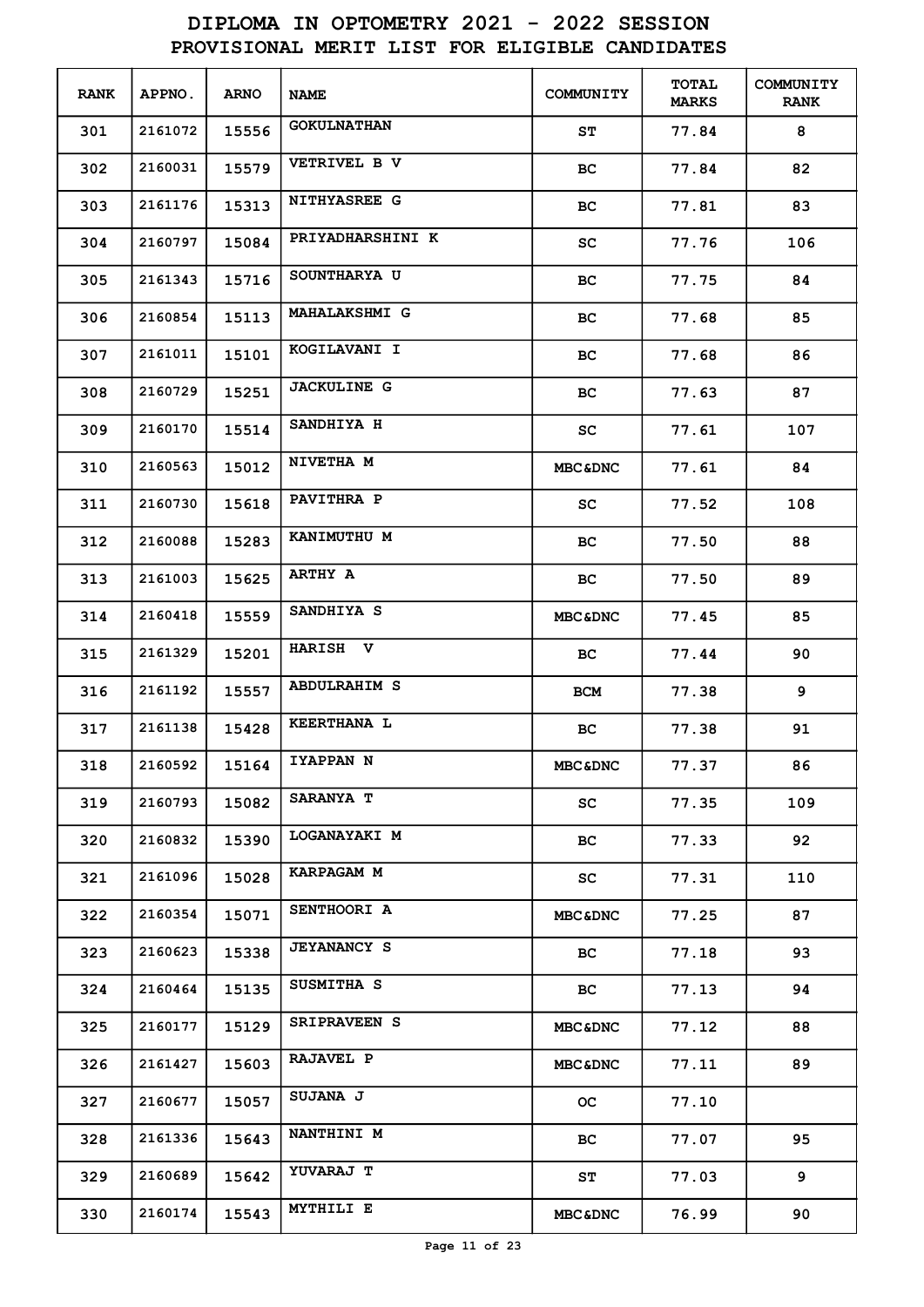| <b>RANK</b> | APPNO.  | <b>ARNO</b> | <b>NAME</b>              | COMMUNITY           | <b>TOTAL</b><br><b>MARKS</b> | <b>COMMUNITY</b><br><b>RANK</b> |
|-------------|---------|-------------|--------------------------|---------------------|------------------------------|---------------------------------|
| 331         | 2160452 | 15122       | POOJA V                  | <b>MBC&amp;DNC</b>  | 76.98                        | 91                              |
| 332         | 2161249 | 15200       | <b>VINNARASU S</b>       | SC                  | 76.95                        | 111                             |
| 333         | 2161031 | 15176       | SABARINATHAN L           | SC                  | 76.91                        | 112                             |
| 334         | 2160398 | 15125       | TAMILILAKKIYA            | SC                  | 76.90                        | 113                             |
| 335         | 2161164 | 15276       | KAVIN G R                | <b>SCA</b>          | 76.83                        | 16                              |
| 336         | 2160223 | 15074       | <b>DHANALAKSHMI A</b>    | SC                  | 76.82                        | 114                             |
| 337         | 2160841 | 15136       | <b>YOGESHWARAN</b>       | SC                  | 76.78                        | 115                             |
| 338         | 2160421 | 15309       | NAGANANTHINI A           | SC                  | 76.78                        | 116                             |
| 339         | 2161177 | 15064       | SUBASH E                 | SΤ                  | 76.77                        | 10                              |
| 340         | 2160554 | 15155       | <b>VENKATESH S</b>       | <b>MBC&amp;DNC</b>  | 76.75                        | 92                              |
| 341         | 2161046 | 15061       | <b>BHARATH KUMAR S</b>   | SC                  | 76.75                        | 117                             |
| 342         | 2161129 | 15328       | KARTHIGAISELVI B         | SC                  | 76.73                        | 118                             |
| 343         | 2161345 | 15336       | CHRISTINA M              | BС                  | 76.63                        | 96                              |
| 344         | 2160719 | 15385       | <b>THIRUVIKKIRAMAN B</b> | <b>MBC&amp;DNC</b>  | 76.62                        | 93                              |
| 345         | 2160496 | 15364       | <b>SUJITHA M</b>         | SC                  | 76.62                        | 119                             |
| 346         | 2160619 | 15249       | RANJITHA P               | SΤ                  | 76.57                        | 11                              |
| 347         | 2160888 | 15430       | NANDHINI S               | SC                  | 76.56                        | 120                             |
| 348         | 2160114 | 15384       | SATHIYABALA S            | sc                  | 76.52                        | 121                             |
| 349         | 2161270 | 15038       | PRIYA P                  | BC.                 | 76.50                        | 97                              |
| 350         | 2160504 | 15399       | YUGESH V                 | SC.                 | 76.47                        | 122                             |
| 351         | 888888  | 15431       | <b>HARISH V</b>          | BC.                 | 76.41                        | 98                              |
| 352         | 2160352 | 15379       | <b>DHANALAKSHMI V</b>    | BC.                 | 76.34                        | 99                              |
| 353         | 2161026 | 15174       | KANIMOZHI M              | SC.                 | 76.31                        | 123                             |
| 354         | 2160908 | 15386       | <b>ARTHI N</b>           | SC                  | 76.31                        | 124                             |
| 355         | 2161384 | 15307       | <b>RAJESHKANNAN R</b>    | <b>MBC&amp;DNC</b>  | 76.27                        | 94                              |
| 356         | 2161300 | 15631       | <b>RISHA K</b>           | SC.                 | 76.26                        | 125                             |
| 357         | 2160773 | 15448       | <b>OMSAKTHIYA N</b>      | SC                  | 76.24                        | 126                             |
| 358         | 2160120 | 15052       | ELAKIYA S                | $\operatorname{sc}$ | 76.20                        | 127                             |
| 359         | 2160625 | 15526       | NITHIYA SHREELEGA P      | $\operatorname{sc}$ | 76.19                        | 128                             |
| 360         | 2161287 | 15301       | MOHAMMEDREYAS S          | BCM                 | 76.09                        | 10                              |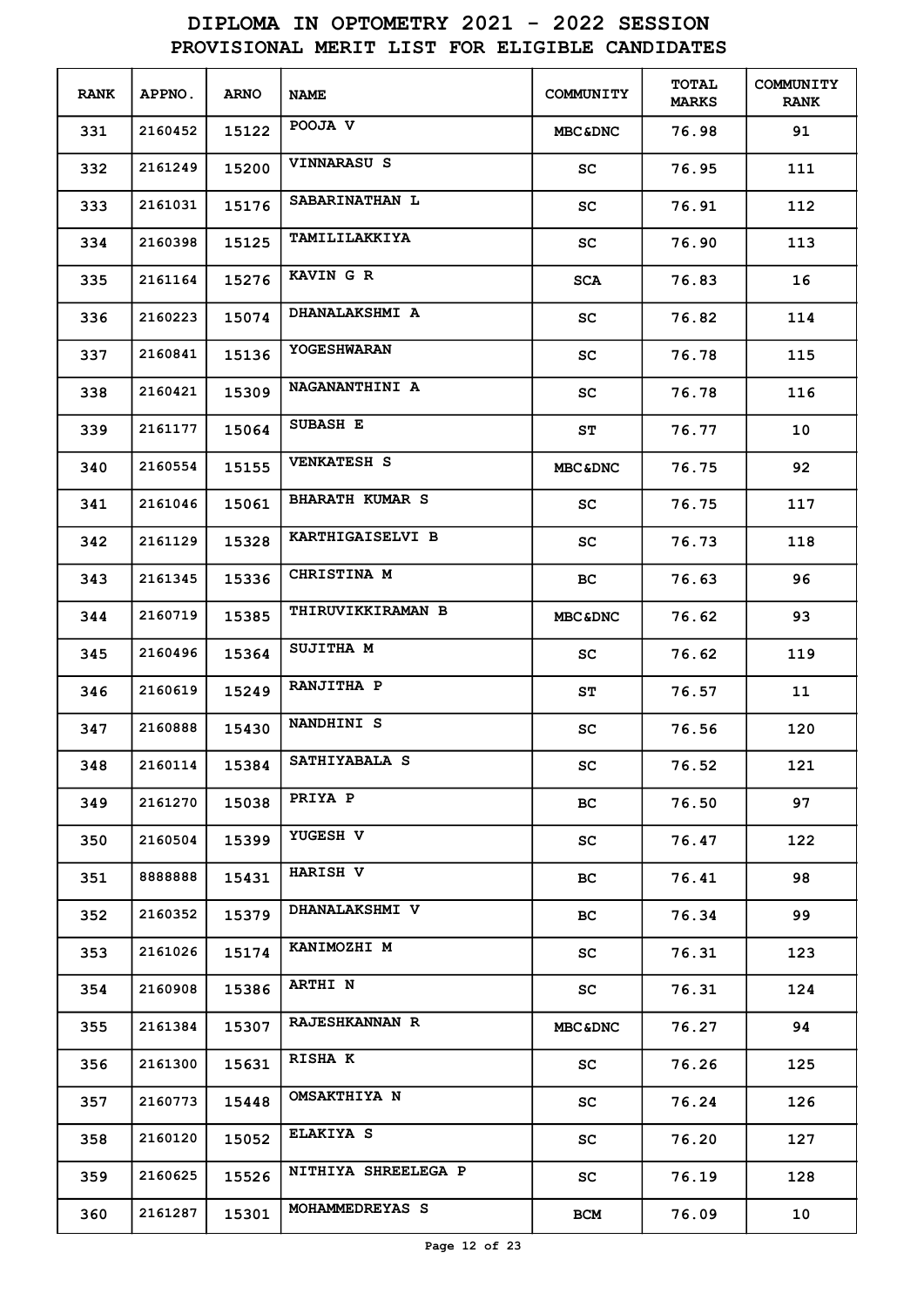| <b>RANK</b> | <b>APPNO.</b> | <b>ARNO</b> | <b>NAME</b>             | <b>COMMUNITY</b>    | <b>TOTAL</b><br><b>MARKS</b> | <b>COMMUNITY</b><br><b>RANK</b> |
|-------------|---------------|-------------|-------------------------|---------------------|------------------------------|---------------------------------|
| 361         | 2161015       | 15207       | <b>MONIKA</b><br>A      | SC                  | 76.07                        | 129                             |
| 362         | 2160865       | 15096       | <b>MUTHUKRISHNAN M</b>  | <b>SCA</b>          | 76.07                        | 17                              |
| 363         | 2161308       | 15511       | <b>GANGADHARAN B</b>    | BС                  | 76.04                        | 100                             |
| 364         | 2160614       | 15173       | GOPIKA JS               | oс                  | 76.00                        |                                 |
| 365         | 2160915       | 15698       | JOTHIKA S               | SC                  | 76.00                        | 130                             |
| 366         | 2161421       | 15550       | <b>DHANUSH R</b>        | SC                  | 75.96                        | 131                             |
| 367         | 2161061       | 15392       | SUDARVIZHI.S            | SC                  | 75.96                        | 132                             |
| 368         | 2160785       | 15587       | NIVETHA K               | вс                  | 75.92                        | 101                             |
| 369         | 2160929       | 15423       | <b>KEZIAH K</b>         | BС                  | 75.90                        | 102                             |
| 370         | 2160540       | 15383       | NITHISH M               | вc                  | 75.89                        | 103                             |
| 371         | 2160470       | 15108       | SASIKALA R              | SC                  | 75.89                        | 133                             |
| 372         | 2160827       | 15569       | SIVALINGAM S            | BС                  | 75.80                        | 104                             |
| 373         | 2160718       | 15692       | <b>KARTHICK K</b>       | <b>SCA</b>          | 75.75                        | 18                              |
| 374         | 2161307       | 15199       | <b>DHANUJA R</b>        | SC                  | 75.72                        | 134                             |
| 375         | 2160671       | 15115       | VIJAYASHANTHI L         | SΤ                  | 75.69                        | 12 <sub>2</sub>                 |
| 376         | 2161027       | 15106       | <b>THAMILAZHAGY M</b>   | SC                  | 75.64                        | 135                             |
| 377         | 2160955       | 15378       | <b>ABINAYA M</b>        | <b>MBC&amp;DNC</b>  | 75.63                        | 95                              |
| 378         | 2160440       | 15358       | DHIVYA M                | sc                  | 75.59                        | 136                             |
| 379         | 2161245       | 15011       | SATHIYA A               | SC                  | 75.58                        | 137                             |
| 380         | 2160799       | 15564       | SANTHOSH KUMAR K        | SC.                 | 75.54                        | 138                             |
| 381         | 2160227       | 15147       | <b>PRIYADHARSHINI V</b> | SC.                 | 75.53                        | 139                             |
| 382         | 2160587       | 15254       | <b>PORKONARASI P</b>    | $\operatorname{sc}$ | 75.52                        | 140                             |
| 383         | 2160725       | 15568       | KAVITHA T               | SC                  | 75.40                        | 141                             |
| 384         | 2160657       | 15529       | PRIYA M                 | SC                  | 75.39                        | 142                             |
| 385         | 2161089       | 15524       | <b>HARINI B</b>         | <b>MBC&amp;DNC</b>  | 75.30                        | 96                              |
| 386         | 2160582       | 15493       | SENDURADEVI S           | SC                  | 75.26                        | 143                             |
| 387         | 2160535       | 15681       | <b>AMIT KUMAR</b>       | OС                  | 75.25                        |                                 |
| 388         | 2160624       | 15198       | KEERTHIKA E M           | ВC                  | 75.21                        | 105                             |
| 389         | 2160226       | 15095       | <b>NITHISHKUMAR K</b>   | SC                  | 75.21                        | 144                             |
| 390         | 2161063       | 15171       | SIVA RANJINI M          | SC                  | 75.16                        | 145                             |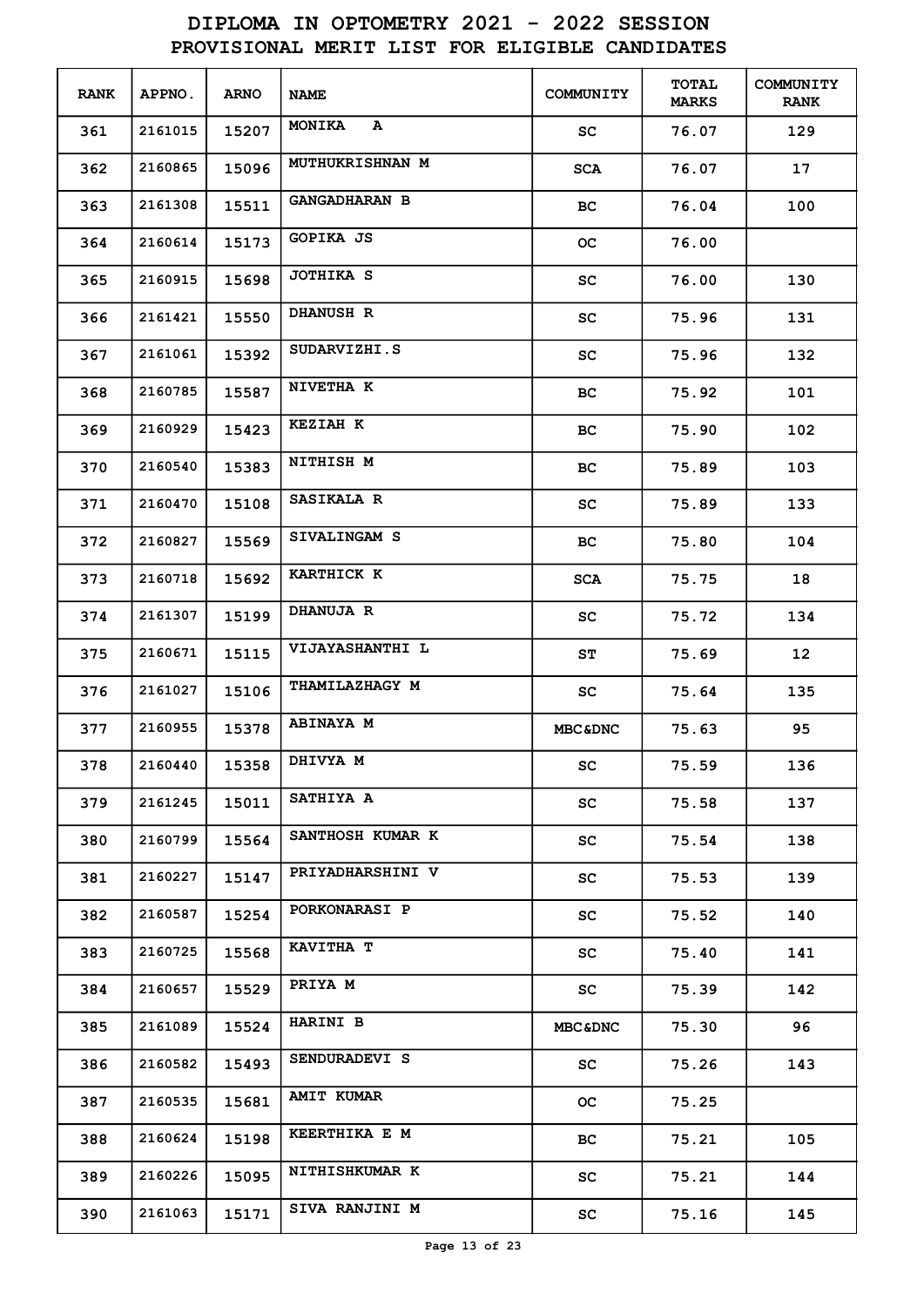| <b>RANK</b> | APPNO.  | <b>ARNO</b> | <b>NAME</b>            | <b>COMMUNITY</b>   | <b>TOTAL</b><br><b>MARKS</b> | <b>COMMUNITY</b><br><b>RANK</b> |
|-------------|---------|-------------|------------------------|--------------------|------------------------------|---------------------------------|
| 391         | 2160183 | 15593       | THISHA S               | SC                 | 75.13                        | 146                             |
| 392         | 2161395 | 15649       | <b>VENKATESHWARI P</b> | <b>MBC&amp;DNC</b> | 75.13                        | 97                              |
| 393         | 2161188 | 15457       | SULOTCHANA B           | SC                 | 75.09                        | 147                             |
| 394         | 2160815 | 15388       | <b>SRIKANTH.A</b>      | SC                 | 75.07                        | 148                             |
| 395         | 2161328 | 15488       | VISHNUKUMAR M          | BC.                | 75.06                        | 106                             |
| 396         | 2161178 | 15418       | <b>GURUPRASATH P</b>   | <b>MBC&amp;DNC</b> | 75.02                        | 98                              |
| 397         | 2161350 | 15594       | <b>MAHALAKSHMI K</b>   | BС                 | 75.00                        | 107                             |
| 398         | 2160167 | 15660       | <b>AMARNATH B</b>      | SC                 | 74.81                        | 149                             |
| 399         | 2160062 | 15133       | DIVYASRI J             | BС                 | 74.81                        | 108                             |
| 400         | 2160604 | 15499       | <b>AARTHI S</b>        | BС                 | 74.67                        | 109                             |
| 401         | 2160472 | 15303       | <b>AJAYKUMAR K</b>     | вc                 | 74.66                        | 110                             |
| 402         | 2160896 | 15161       | SHALINI M              | SC                 | 74.66                        | 150                             |
| 403         | 2160575 | 15571       | ROHINI P               | <b>MBC&amp;DNC</b> | 74.63                        | 99                              |
| 404         | 2160433 | 15063       | SUJI S                 | SC                 | 74.60                        | 151                             |
| 405         | 2160642 | 15527       | <b>TAMILMOZHI S</b>    | <b>MBC&amp;DNC</b> | 74.57                        | 100                             |
| 406         | 2160024 | 15468       | SHANMUGA PRIYA M       | SC.                | 74.55                        | 152                             |
| 407         | 2160737 | 15350       | N ABINAYA SRI          | SC                 | 74.52                        | 153                             |
| 408         | 2160328 | 15004       | <b>YUVARANJANI D</b>   | SC                 | 74.47                        | 154                             |
| 409         | 2160485 | 15159       | <b>RANJINI M</b>       | <b>MBC&amp;DNC</b> | 74.36                        | 101                             |
| 410         | 2161074 | 15034       | AJAY KUMAR. N          | SCA                | 74.34                        | 19                              |
| 411         | 2160379 | 15407       | KAVIYA L               | BC.                | 74.31                        | 111                             |
| 412         | 2160019 | 15616       | RAJESH KANNA A         | SC                 | 74.31                        | 155                             |
| 413         | 2161303 | 15240       | NAVADURGA J            | SC                 | 74.30                        | 156                             |
| 414         | 2161172 | 15397       | SRIESWARI C            | SC.                | 74.27                        | 157                             |
| 415         | 2160476 | 15641       | SWARNALAKSHMI S        | BC.                | 74.27                        | 112                             |
| 416         | 2161302 | 15555       | PRIYADHARSHINI M       | <b>MBC&amp;DNC</b> | 73.98                        | 102                             |
| 417         | 2160676 | 15686       | <b>MEENA M</b>         | SC                 | 73.95                        | 158                             |
| 418         | 2160754 | 15551       | PRIYA S                | SC                 | 73.94                        | 159                             |
| 419         | 2160305 | 15184       | <b>SIVAVASUKI M</b>    | SCA                | 73.92                        | 20                              |
| 420         | 2160230 | 15137       | SUDHAKAR D             | ВC                 | 73.91                        | 113                             |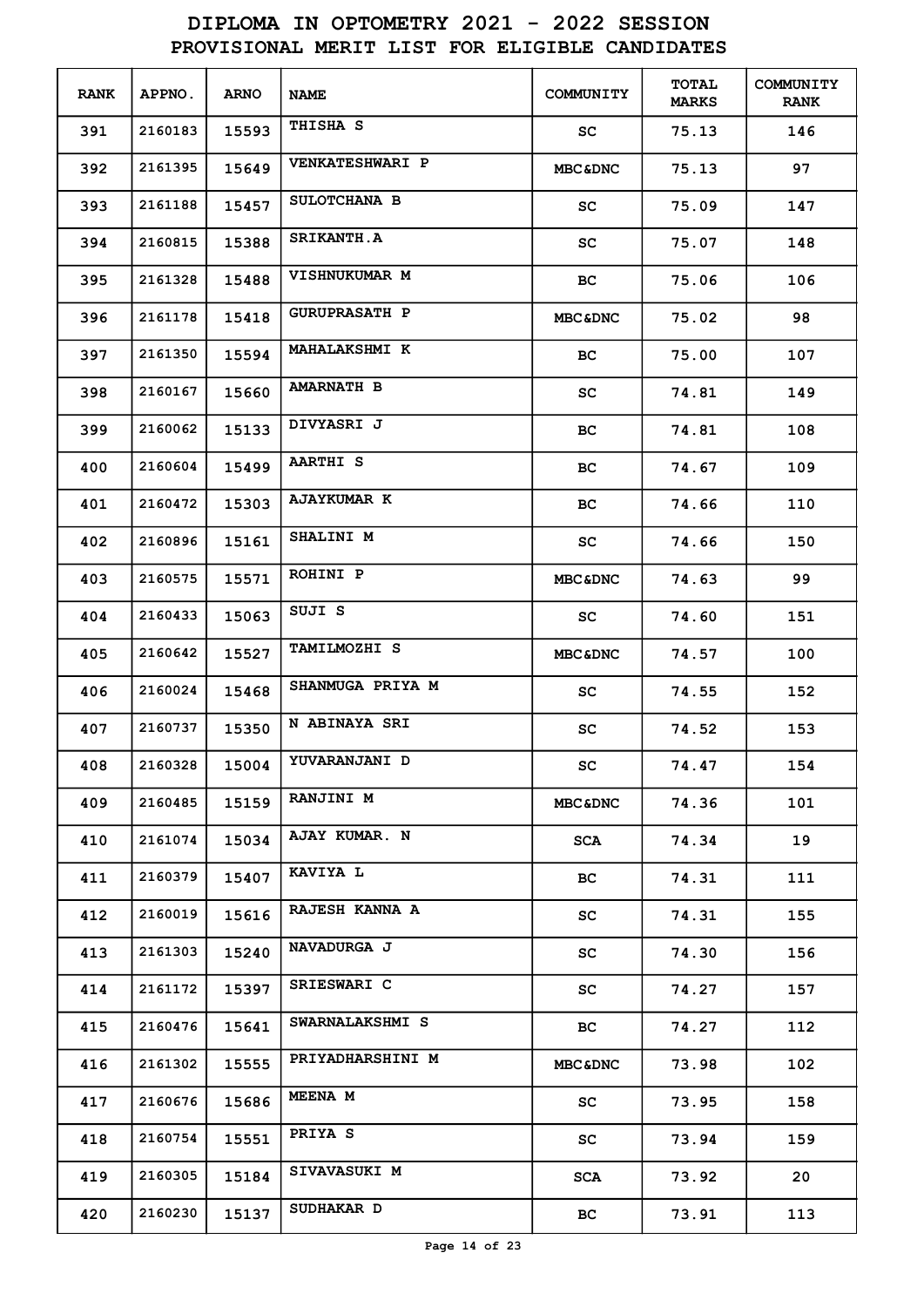| <b>RANK</b> | <b>APPNO.</b> | <b>ARNO</b> | <b>NAME</b>            | <b>COMMUNITY</b>    | <b>TOTAL</b><br><b>MARKS</b> | <b>COMMUNITY</b><br><b>RANK</b> |
|-------------|---------------|-------------|------------------------|---------------------|------------------------------|---------------------------------|
| 421         | 2160102       | 15274       | SABITHA S              | ВC                  | 73.88                        | 114                             |
| 422         | 2160279       | 15145       | <b>BALAJI E</b>        | <b>MBC&amp;DNC</b>  | 73.86                        | 103                             |
| 423         | 2160722       | 15395       | SASIKALA B             | <b>MBC&amp;DNC</b>  | 73.84                        | 104                             |
| 424         | 2161149       | 15079       | <b>DHANALAKSHMI V</b>  | <b>MBC&amp;DNC</b>  | 73.78                        | 105                             |
| 425         | 2161298       | 15485       | ISWARYA R              | <b>MBC&amp;DNC</b>  | 73.75                        | 106                             |
| 426         | 2160481       | 15393       | <b>BALAMURUGAN A</b>   | вc                  | 73.75                        | 115                             |
| 427         | 2161377       | 15334       | <b>AVILA B</b>         | вc                  | 73.74                        | 116                             |
| 428         | 2160097       | 15299       | <b>VITHYALAKSHMI P</b> | sc                  | 73.74                        | 160                             |
| 429         | 2160028       | 15306       | <b>NADHIYA R</b>       | вc                  | 73.74                        | 117                             |
| 430         | 2161004       | 15704       | VISHVA S               | sc                  | 73.72                        | 161                             |
| 431         | 2160848       | 15696       | SRISHA L               | SCA                 | 73.69                        | 21                              |
| 432         | 2160909       | 15112       | VIJI M                 | <b>MBC&amp;DNC</b>  | 73.65                        | 107                             |
| 433         | 2160986       | 15619       | PANDI MEENA P          | SC.                 | 73.63                        | 162                             |
| 434         | 2160373       | 15016       | ARUL GANESH A          | <b>MBC&amp;DNC</b>  | 73.62                        | 108                             |
| 435         | 2161156       | 15282       | GOPIKA K               | SC                  | 73.50                        | 163                             |
| 436         | 2161119       | 15087       | <b>AISHWARYA V</b>     | <b>MBC&amp;DNC</b>  | 73.38                        | 109                             |
| 437         | 2160451       | 15111       | NANDHINI S             | sc                  | 73.35                        | 164                             |
| 438         | 2160968       | 15700       | PRIYAMARI M            | <b>MBC&amp;DNC</b>  | 73.34                        | 110                             |
| 439         | 2161048       | 15706       | RITHIKA M S            | <b>MBC&amp;DNC</b>  | 73.19                        | 111                             |
| 440         | 2161187       | 15398       | <b>SHOBANA D</b>       | SC.                 | 73.13                        | 165                             |
| 441         | 2160137       | 15456       | <b>BHUVANASRI M</b>    | BC.                 | 72.89                        | 118                             |
| 442         | 2161398       | 15635       | KIRUTHIKA M            | <b>MBC&amp;DNC</b>  | 72.88                        | 112                             |
| 443         | 2160544       | 15197       | YAZHINI V S            | ВC                  | 72.87                        | 119                             |
| 444         | 2160263       | 15121       | LAKSHMANA KUMAR R      | ВC                  | 72.85                        | 120                             |
| 445         | 2161165       | 15253       | SRI RAGAVI K           | SC                  | 72.83                        | 166                             |
| 446         | 2160749       | 15359       | <b>NAGARAJ R</b>       | <b>MBC&amp;DNC</b>  | 72.81                        | 113                             |
| 447         | 2161135       | 15243       | <b>DHIVYA E</b>        | BC                  | 72.65                        | 121                             |
| 448         | 2160952       | 15192       | AKILA P                | SCA                 | 72.64                        | 22                              |
| 449         | 2160630       | 15434       | HARINI M               | SC                  | 72.64                        | 167                             |
| 450         | 2161112       | 15154       | <b>KAAVIYARASI S</b>   | $\operatorname{sc}$ | 72.64                        | 168                             |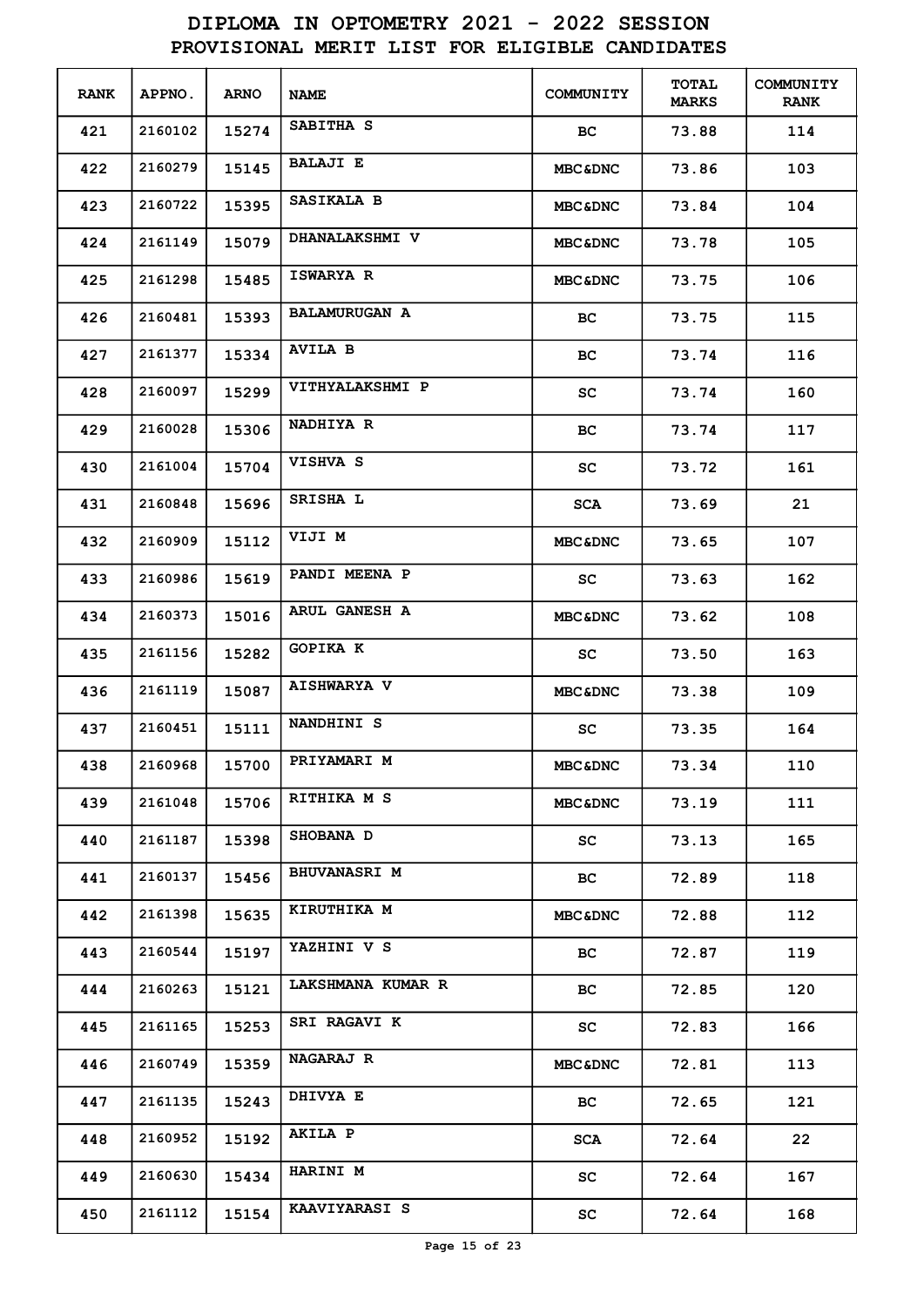| <b>RANK</b> | APPNO.  | <b>ARNO</b> | <b>NAME</b>             | COMMUNITY           | <b>TOTAL</b><br><b>MARKS</b> | <b>COMMUNITY</b><br><b>RANK</b> |
|-------------|---------|-------------|-------------------------|---------------------|------------------------------|---------------------------------|
| 451         | 2161090 | 15059       | <b>VASUKI M</b>         | <b>MBC&amp;DNC</b>  | 72.62                        | 114                             |
| 452         | 2161441 | 15609       | SOWMIYA G               | SC                  | 72.59                        | 169                             |
| 453         | 2160411 | 15502       | MOGESH R                | BC                  | 72.56                        | 122                             |
| 454         | 2161286 | 15032       | SHANMUGA PRIYA R        | SC                  | 72.55                        | 170                             |
| 455         | 2161174 | 15024       | <b>BAGAVATHI P</b>      | <b>SCA</b>          | 72.55                        | 23                              |
| 456         | 2161224 | 15202       | <b>SANJAY.N</b>         | SC                  | 72.41                        | 171                             |
| 457         | 2161204 | 15426       | PERIYAR PRASANTH P      | SC                  | 72.38                        | 172                             |
| 458         | 2161244 | 15713       | <b>JAISRI A</b>         | SCA                 | 72.38                        | 24                              |
| 459         | 2160152 | 15540       | <b>ALEXANDAR X</b>      | BC                  | 72.32                        | 123                             |
| 460         | 2161435 | 15094       | <b>RESHMA A</b>         | SC                  | 72.26                        | 173                             |
| 461         | 2160944 | 15195       | LINGKESHWARAN L         | SC                  | 72.14                        | 174                             |
| 462         | 2160943 | 15509       | <b>SRINATH M</b>        | SC                  | 72.14                        | 175                             |
| 463         | 2161357 | 15242       | KAVITHA E               | <b>MBC&amp;DNC</b>  | 72.09                        | 115                             |
| 464         | 2161359 | 15484       | VIJAYALAKSHMI A         | SΤ                  | 72.08                        | 13                              |
| 465         | 2160950 | 15444       | MAHESHWARI M            | <b>MBC&amp;DNC</b>  | 72.00                        | 116                             |
| 466         | 2160779 | 15221       | LAVANYA N               | SC.                 | 72.00                        | 176                             |
| 467         | 2160324 | 15250       | DHEVATHARSHINI T        | <b>MBC&amp;DNC</b>  | 71.69                        | 117                             |
| 468         | 2160869 | 15380       | <b>SUNDHARI V</b>       | SC.                 | 71.50                        | 177                             |
| 469         | 2160491 | 15482       | <b>MASHAR SHARIFF M</b> | BCM                 | 71.45                        | 11                              |
| 470         | 2160654 | 15168       | <b>BACKIYALAKSHMI G</b> | SC                  | 71.42                        | 178                             |
| 471         | 2160818 | 15465       | <b>SATHEESHKUMAR.R</b>  | BC.                 | 71.37                        | 124                             |
| 472         | 2161246 | 15487       | <b>KESAVAN P</b>        | BC.                 | 71.25                        | 125                             |
| 473         | 2161205 | 15279       | <b>KATHIRAVAN M</b>     | SCA                 | 71.21                        | 25                              |
| 474         | 2161290 | 15001       | KOKILA A                | ST                  | 71.21                        | 14                              |
| 475         | 2160764 | 15025       | <b>SARASWATHY P</b>     | <b>MBC&amp;DNC</b>  | 71.18                        | 118                             |
| 476         | 2161083 | 15575       | SUSHMITHA A             | SC                  | 71.03                        | 179                             |
| 477         | 2161071 | 15259       | NAVEEN KUMAR S          | SC                  | 71.00                        | 180                             |
| 478         | 2160218 | 15374       | <b>PALPANDIYAN R</b>    | $\operatorname{sc}$ | 70.88                        | 181                             |
| 479         | 2160467 | 15429       | <b>PAGALAVAN K</b>      | SC                  | 70.75                        | 182                             |
| 480         | 2160408 | 15446       | <b>YAMINI M</b>         | ВC                  | 70.70                        | 126                             |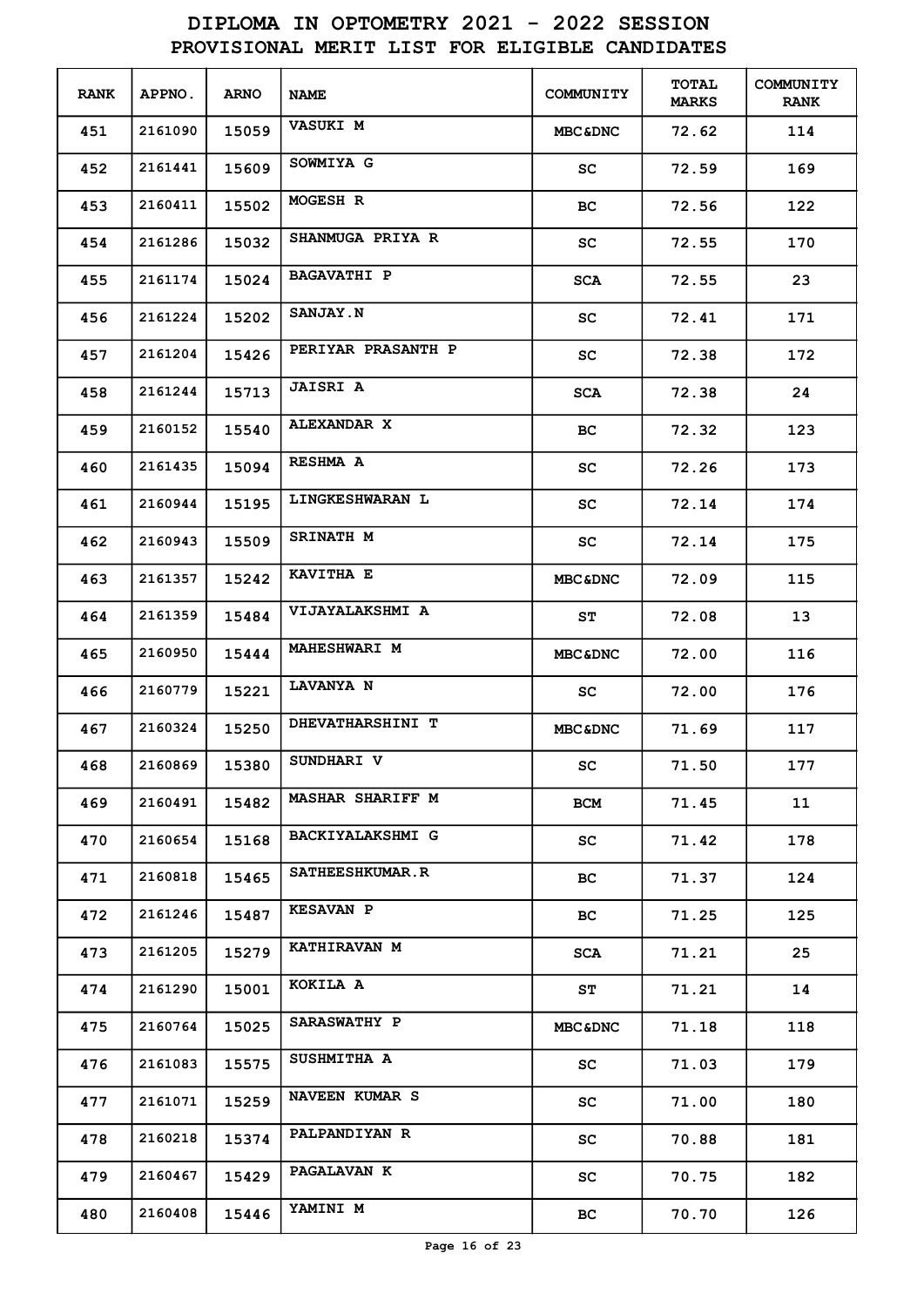| <b>RANK</b> | <b>APPNO.</b> | <b>ARNO</b> | <b>NAME</b>              | COMMUNITY           | <b>TOTAL</b><br><b>MARKS</b> | <b>COMMUNITY</b><br><b>RANK</b> |
|-------------|---------------|-------------|--------------------------|---------------------|------------------------------|---------------------------------|
| 481         | 2161101       | 15204       | VASUKI M                 | SΤ                  | 70.66                        | 15                              |
| 482         | 2161385       | 15048       | RANI T                   | SΤ                  | 70.57                        | 16                              |
| 483         | 2160203       | 15105       | <b>SHARMILI V</b>        | BС                  | 70.56                        | 127                             |
| 484         | 2161232       | 15622       | SYED KALAMUDEEN BUHARI K | BCM                 | 70.54                        | 12 <sub>2</sub>                 |
| 485         | 2160295       | 15314       | ANABAYA CHOLAN R         | SC                  | 70.50                        | 183                             |
| 486         | 2161078       | 15231       | SHAMKUMAR G              | BС                  | 70.50                        | 128                             |
| 487         | 2160904       | 15533       | DHINESHKANNAN S          | <b>MBC&amp;DNC</b>  | 70.48                        | 119                             |
| 488         | 2160545       | 15119       | MUVADHARSHINI S          | <b>MBC&amp;DNC</b>  | 70.18                        | 120                             |
| 489         | 2160907       | 15151       | NIVETHA K                | <b>SCA</b>          | 70.11                        | 26                              |
| 490         | 2161121       | 15097       | <b>M.DEVA</b>            | sc                  | 69.96                        | 184                             |
| 491         | 2161035       | 15098       | ARSATH KHAN M            | BCM                 | 69.88                        | 13                              |
| 492         | 2161407       | 15604       | <b>RAGAVI A</b>          | SC.                 | 69.84                        | 185                             |
| 493         | 2160602       | 15148       | <b>RAJKUMAR M</b>        | <b>MBC&amp;DNC</b>  | 69.78                        | 121                             |
| 494         | 2160238       | 15665       | <b>MUTHUSELVAM R</b>     | sc                  | 69.62                        | 186                             |
| 495         | 2160536       | 15394       | MARIA JIJONI V           | BС                  | 69.55                        | 129                             |
| 496         | 2160090       | 15078       | <b>GAJAPREETHI N</b>     | <b>MBC&amp;DNC</b>  | 69.38                        | 122                             |
| 497         | 2161279       | 15030       | UMA MAHESWARI P          | SC                  | 69.33                        | 187                             |
| 498         | 2161201       | 15286       | DHAYAL UMA N             | sc                  | 69.25                        | 188                             |
| 499         | 2161006       | 15134       | ROJA T                   | <b>SCA</b>          | 69.24                        | 27                              |
| 500         | 2161162       | 15638       | YAMUNADEVI K             | SC                  | 69.19                        | 189                             |
| 501         | 2161198       | 15521       | <b>AJITH S</b>           | ST                  | 69.14                        | 17                              |
| 502         | 2160900       | 15387       | ANU R                    | $\operatorname{sc}$ | 69.07                        | 190                             |
| 503         | 2161120       | 15617       | IKRAMULLAH K             | BCM                 | 68.86                        | 14                              |
| 504         | 2161189       | 15400       | HARISH G                 | SC                  | 68.86                        | 191                             |
| 505         | 2161251       | 15447       | <b>AMUTHA M</b>          | ST                  | 68.77                        | 18                              |
| 506         | 2160103       | 15075       | <b>MUGILANPRASATH V</b>  | <b>MBC&amp;DNC</b>  | 68.50                        | 123                             |
| 507         | 2161200       | 15413       | <b>SRIKANTH V</b>        | SC                  | 68.34                        | 192                             |
| 508         | 2160124       | 15476       | SARAN M                  | $\operatorname{sc}$ | 68.25                        | 193                             |
| 509         | 2160556       | 15069       | <b>TAMILSELVI D</b>      | SC                  | 68.14                        | 194                             |
| 510         | 2161414       | 15489       | PANDISELVI R             | $\operatorname{sc}$ | 67.98                        | 195                             |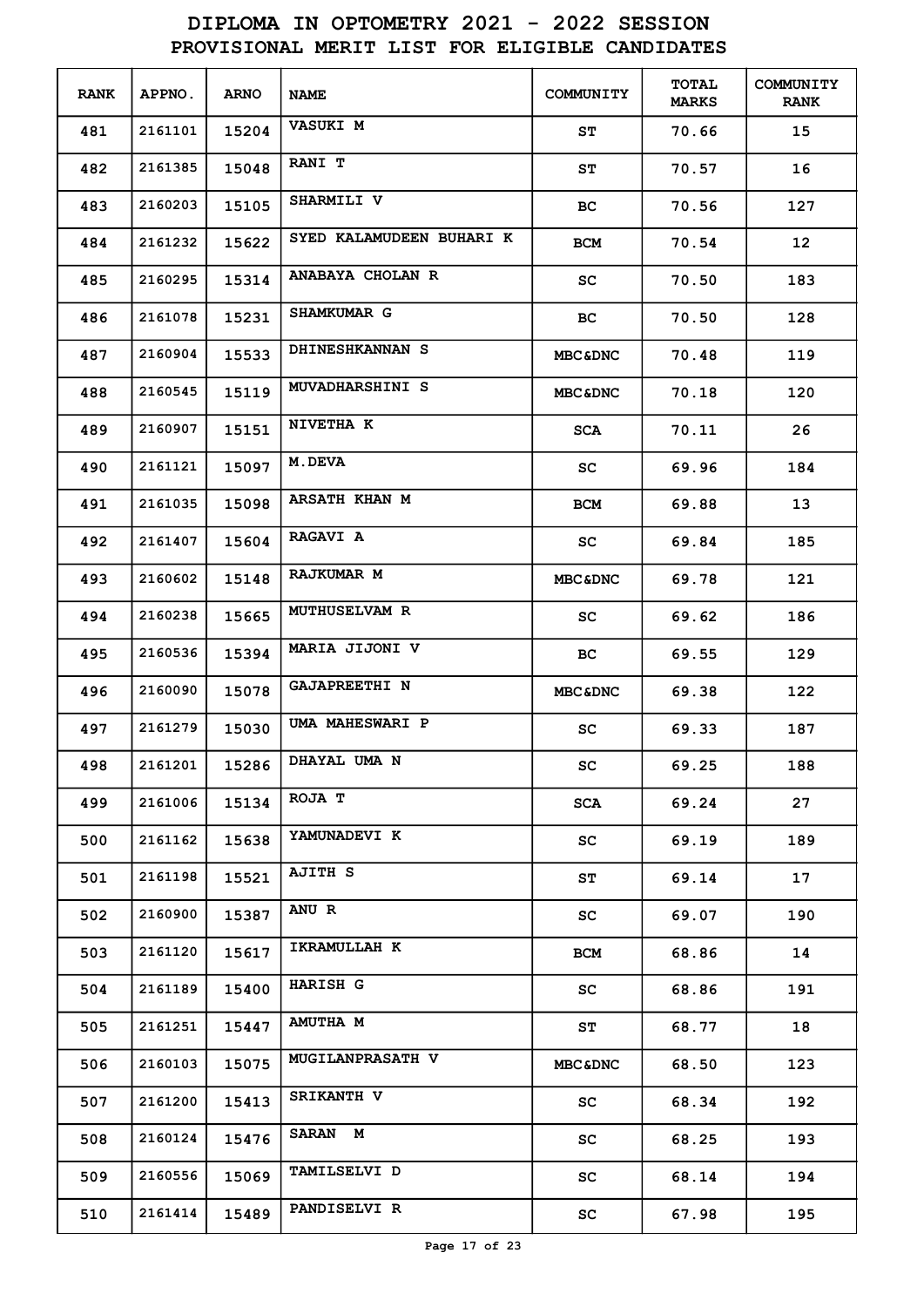| <b>RANK</b> | APPNO.  | <b>ARNO</b> | <b>NAME</b>             | COMMUNITY                  | <b>TOTAL</b><br><b>MARKS</b> | <b>COMMUNITY</b><br><b>RANK</b> |
|-------------|---------|-------------|-------------------------|----------------------------|------------------------------|---------------------------------|
| 511         | 2160980 | 15561       | <b>BALAKRISHNAN P</b>   | SCA                        | 67.95                        | 28                              |
| 512         | 2160063 | 15427       | PRADEEP K               | SC                         | 67.91                        | 196                             |
| 513         | 2161443 | 15719       | <b>SWETHA M</b>         | SΤ                         | 67.55                        | 19                              |
| 514         | 2160117 | 15346       | ARAVINDHAN M            | SC                         | 67.49                        | 197                             |
| 515         | 2161419 | 15608       | RADHA T                 | SΤ                         | 67.41                        | 20                              |
| 516         | 2161179 | 15230       | <b>JEEVITHA J</b>       | SC                         | 67.35                        | 198                             |
| 517         | 2160526 | 15401       | NAGA LAKSHMI S          | <b>SCA</b>                 | 67.20                        | 29                              |
| 518         | 2160271 | 15045       | <b>GOWRI PACHIAPPAN</b> | ST                         | 67.08                        | 21                              |
| 519         | 2160195 | 15661       | <b>ELAMATHI P</b>       | <b>SCA</b>                 | 67.05                        | 30                              |
| 520         | 2160847 | 15029       | RAJA N P                | BC.                        | 67.00                        | 130                             |
| 521         | 2160344 | 15585       | AADHITHYA M             | <b>MBC&amp;DNC</b>         | 66.91                        | 124                             |
| 522         | 2160157 | 15055       | <b>JAYASURYA S</b>      | SC.                        | 66.69                        | 199                             |
| 523         | 2160859 | 15060       | ASWIN KUMAR S           | <b>MBC&amp;DNC</b>         | 66.55                        | 125                             |
| 524         | 2161386 | 15090       | <b>VIGNESH S</b>        | <b>MBC&amp;DNC</b>         | 66.55                        | 126                             |
| 525         | 2160346 | 15325       | KAUZHIK A               | <b>SCA</b>                 | 66.55                        | 31                              |
| 526         | 2161030 | 15191       | PRIYANKA M              | BC.                        | 66.53                        | 131                             |
| 527         | 2161288 | 15451       | DHARSHINI M A           | SC                         | 66.50                        | 200                             |
| 528         | 2160032 | 15128       | SUGAN RAJ R             | вc                         | 66.50                        | 132                             |
| 529         | 2161227 | 15273       | SURIA GANESH S G        | вc                         | 66.35                        | 133                             |
| 530         | 2160172 | 15492       | <b>AARTHI S</b>         | <b>MBC&amp;DNC</b>         | 66.34                        | 127                             |
| 531         | 2160753 | 15114       | VISVA R                 | SC                         | 66.25                        | 201                             |
| 532         | 2161422 | 15623       | DEEPIKA G               | SC                         | 66.03                        | 202                             |
| 533         | 2161372 | 15093       | <b>MAHESWARI S</b>      | ВC                         | 66.00                        | 134                             |
| 534         | 2161344 | 15320       | <b>KARTHIKKUMAR M</b>   | ВC                         | 66.00                        | 135                             |
| 535         | 2160804 | 15304       | <b>ILAVARASI K</b>      | ВC                         | 65.88                        | 136                             |
| 536         | 2161243 | 15208       | ASHWINI MOHAN M S       | $\mathop{\rm sc}\nolimits$ | 65.75                        | 203                             |
| 537         | 2161406 | 15247       | SUSHMITHA M             | $\mathop{\rm sc}\nolimits$ | 65.64                        | 204                             |
| 538         | 2161099 | 15263       | AFRIN SIDDIQA A         | BCM                        | 65.50                        | 15                              |
| 539         | 2161199 | 15483       | <b>SATHIYA R</b>        | <b>MBC&amp;DNC</b>         | 65.50                        | 128                             |
| 540         | 2160757 | 15596       | PRIYA G                 | BC                         | 65.50                        | 137                             |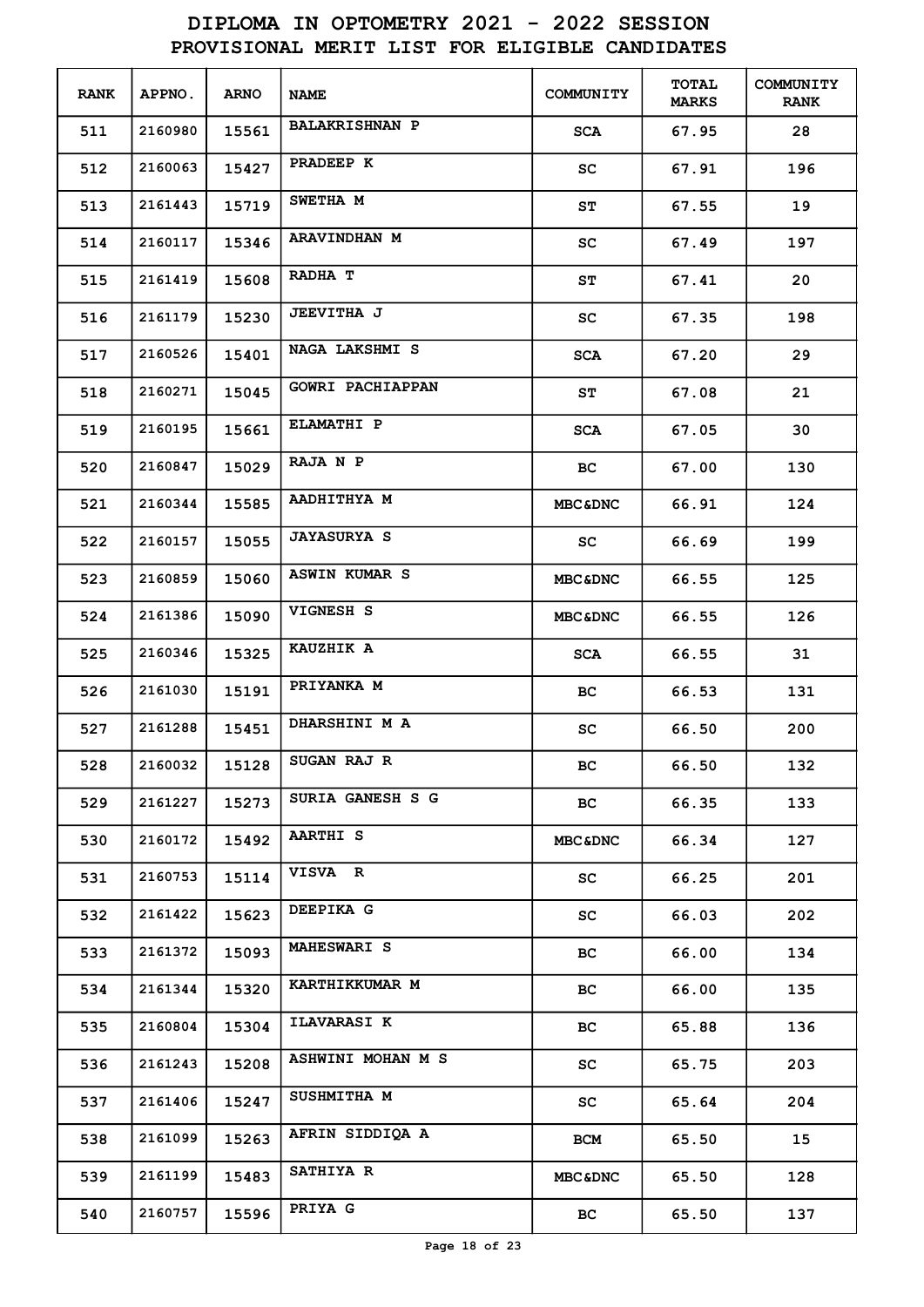| <b>RANK</b> | <b>APPNO.</b> | <b>ARNO</b> | <b>NAME</b>             | COMMUNITY          | <b>TOTAL</b><br><b>MARKS</b> | <b>COMMUNITY</b><br><b>RANK</b> |
|-------------|---------------|-------------|-------------------------|--------------------|------------------------------|---------------------------------|
| 541         | 2161036       | 15081       | <b>EPSIBHA B</b>        | SC                 | 65.50                        | 205                             |
| 542         | 2160262       | 15165       | ANBUCHEZHIAN K          | SC                 | 65.48                        | 206                             |
| 543         | 2160949       | 15013       | <b>PRASATH M</b>        | SC                 | 65.35                        | 207                             |
| 544         | 2161190       | 15226       | KAVIPRIYA T             | SC                 | 65.28                        | 208                             |
| 545         | 2160605       | 15099       | SUMATHI. S. P.          | BС                 | 65.25                        | 138                             |
| 546         | 2161057       | 15586       | VIGNESH C               | <b>MBC&amp;DNC</b> | 64.88                        | 129                             |
| 547         | 2160317       | 15143       | ALEXPANDIAN P           | SC                 | 64.88                        | 209                             |
| 548         | 2160606       | 15331       | SALMANPARISH B          | BCM                | 64.88                        | 16                              |
| 549         | 2160953       | 15463       | LAVANYA K               | BС                 | 64.84                        | 139                             |
| 550         | 2160095       | 15523       | MANJU P                 | SC                 | 64.75                        | 210                             |
| 551         | 2161068       | 15224       | <b>MAANISHA B</b>       | sc                 | 64.66                        | 211                             |
| 552         | 2161163       | 15479       | <b>GAYATHRI K</b>       | BС                 | 64.50                        | 140                             |
| 553         | 2161267       | 15021       | <b>VIJAY A</b>          | SΤ                 | 64.38                        | 22                              |
| 554         | 2160856       | 15327       | YASIGA T                | SC                 | 64.31                        | 212                             |
| 555         | 2160251       | 15366       | PRAGADEESWARAN S        | SC                 | 64.12                        | 213                             |
| 556         | 2160506       | 15519       | THIRUMAVALAVAN D        | вc                 | 64.00                        | 141                             |
| 557         | 2161033       | 15233       | <b>DEEPAKKUMAR B</b>    | SC                 | 63.92                        | 214                             |
| 558         | 2161339       | 15209       | SONIA G                 | sc                 | 63.75                        | 215                             |
| 559         | 2160851       | 15697       | <b>RUBAN R</b>          | SC                 | 63.75                        | 216                             |
| 560         | 2161029       | 15218       | UMA MAHESWARI N         | OC.                | 63.41                        |                                 |
| 561         | 2161181       | 15213       | SUBETHA M               | SC.                | 63.25                        | 217                             |
| 562         | 2161306       | 15297       | MALARVIZHI M            | SC.                | 62.75                        | 218                             |
| 563         | 2160534       | 15536       | <b>PRIYADHARSHINI N</b> | SCA                | 62.75                        | 32                              |
| 564         | 2160973       | 15152       | <b>ANANTHI S</b>        | BC.                | 62.53                        | 142                             |
| 565         | 2160357       | 15188       | <b>M JEYA PRABHU</b>    | SC                 | 62.52                        | 219                             |
| 566         | 2160871       | 15522       | OLIVIYA P               | <b>MBC&amp;DNC</b> | 62.25                        | 130                             |
| 567         | 8888887       | 15613       | SUMITHRA M              | SC                 | 62.25                        | 220                             |
| 568         | 2160834       | 15694       | <b>AKALYA N</b>         | SC                 | 61.75                        | 221                             |
| 569         | 2161324       | 15333       | <b>THIRUMALAI S</b>     | SCA                | 61.63                        | 33                              |
| 570         | 2161428       | 15574       | LALLY E                 | <b>MBC&amp;DNC</b> | 61.39                        | 131                             |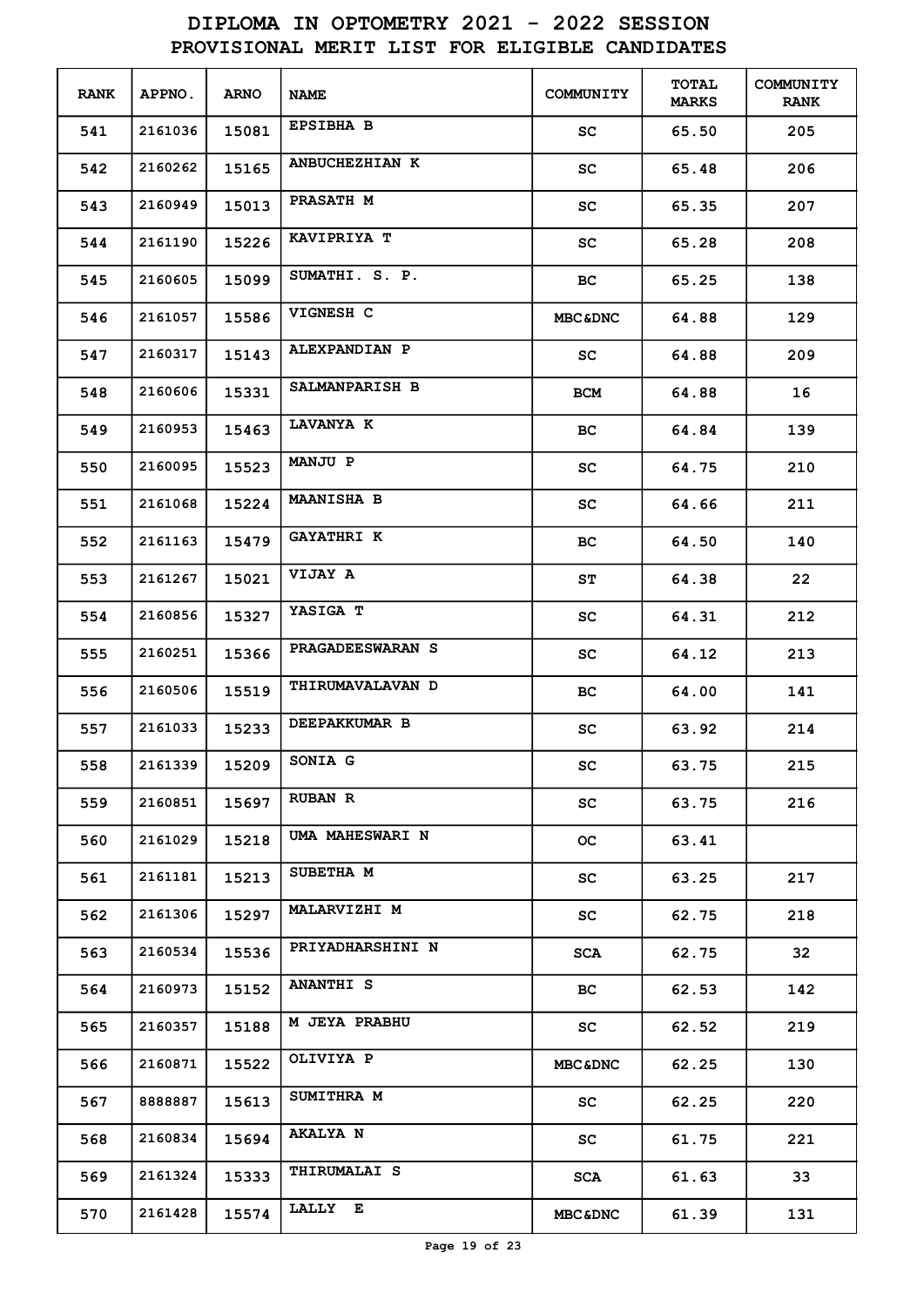| <b>RANK</b> | APPNO.  | <b>ARNO</b> | <b>NAME</b>                | COMMUNITY          | <b>TOTAL</b><br><b>MARKS</b> | <b>COMMUNITY</b><br><b>RANK</b> |
|-------------|---------|-------------|----------------------------|--------------------|------------------------------|---------------------------------|
| 571         | 2161037 | 15537       | GOVINDARAJ S               | SΤ                 | 61.38                        | 23                              |
| 572         | 2161410 | 15718       | <b>VAISHNAVI V</b>         | SC                 | 61.00                        | 222                             |
| 573         | 2160039 | 15220       | <b>DHANAKUMAR.V</b>        | SC                 | 61.00                        | 223                             |
| 574         | 2160707 | 15265       | SOWNDARYA M                | <b>MBC&amp;DNC</b> | 61.00                        | 132                             |
| 575         | 2161248 | 15415       | NAVEENKUMAR L              | BC.                | 60.85                        | 143                             |
| 576         | 2161032 | 15020       | KAMALAM M                  | вc                 | 60.50                        | 144                             |
| 577         | 2160772 | 15177       | <b>JAYASHREE T</b>         | <b>MBC&amp;DNC</b> | 60.50                        | 133                             |
| 578         | 2160926 | 15360       | <b>SWETHA M</b>            | SC                 | 60.00                        | 224                             |
| 579         | 2160931 | 15699       | <b>BANUPRIYA P</b>         | BС                 | 59.75                        | 145                             |
| 580         | 2161391 | 15234       | NANDHINI U                 | <b>MBC&amp;DNC</b> | 59.64                        | 134                             |
| 581         | 2161413 | 15308       | SANTHAKUMAR R              | SC                 | 59.63                        | 225                             |
| 582         | 2161282 | 15241       | KALEESWARI P               | вc                 | 59.25                        | 146                             |
| 583         | 2161077 | 15441       | <b>AARTHIKA K</b>          | SC                 | 59.19                        | 226                             |
| 584         | 2160037 | 15083       | <b>GAYATHRI P</b>          | <b>MBC&amp;DNC</b> | 59.00                        | 135                             |
| 585         | 2161195 | 15711       | PRIYADARSHINI D            | BC.                | 59.00                        | 147                             |
| 586         | 2160637 | 15369       | <b>PAVJANA A</b>           | <b>BCM</b>         | 58.75                        | 17                              |
| 587         | 2161354 | 15232       | N HAJIRA NAFEES BANU       | BCM                | 58.75                        | 18                              |
| 588         | 2160175 | 15228       | <b>A. TAMILARASAN</b>      | <b>MBC&amp;DNC</b> | 58.50                        | 136                             |
| 589         | 2161202 | 15620       | MOHAMMED SAIHAN A          | BCM                | 58.50                        | 19                              |
| 590         | 2160469 | 15498       | <b>BHARATHRAJ A</b>        | <b>MBC&amp;DNC</b> | 58.50                        | 137                             |
| 591         | 2160075 | 15127       | YAMINI L                   | <b>MBC&amp;DNC</b> | 58.25                        | 138                             |
| 592         | 2160038 | 15652       | SRIPRAKASH P S             | SCA                | 58.25                        | 34                              |
| 593         | 2160744 | 15217       | <b>GUHAN SIVAJI</b>        | BC.                | 58.00                        | 148                             |
| 594         | 2161363 | 15223       | <b>GOWRI R</b>             | <b>MBC&amp;DNC</b> | 57.63                        | 139                             |
| 595         | 2161283 | 15412       | <b>HARIKARAN J</b>         | SC                 | 57.38                        | 227                             |
| 596         | 2160994 | 15702       | ROHINTH J                  | SCA                | 57.25                        | 35                              |
| 597         | 2160550 | 15411       | <b>DHASARATHAMOORTHY R</b> | SCA                | 56.75                        | 36                              |
| 598         | 2161152 | 15458       | <b>GOPALAKRISHNAN P</b>    | SCA                | 56.63                        | 37                              |
| 599         | 2160294 | 15124       | DEEPANATHAN K              | SC                 | 56.50                        | 228                             |
| 600         | 2161381 | 15215       | <b>HARI PRASATH M</b>      | SCA                | 56.25                        | 38                              |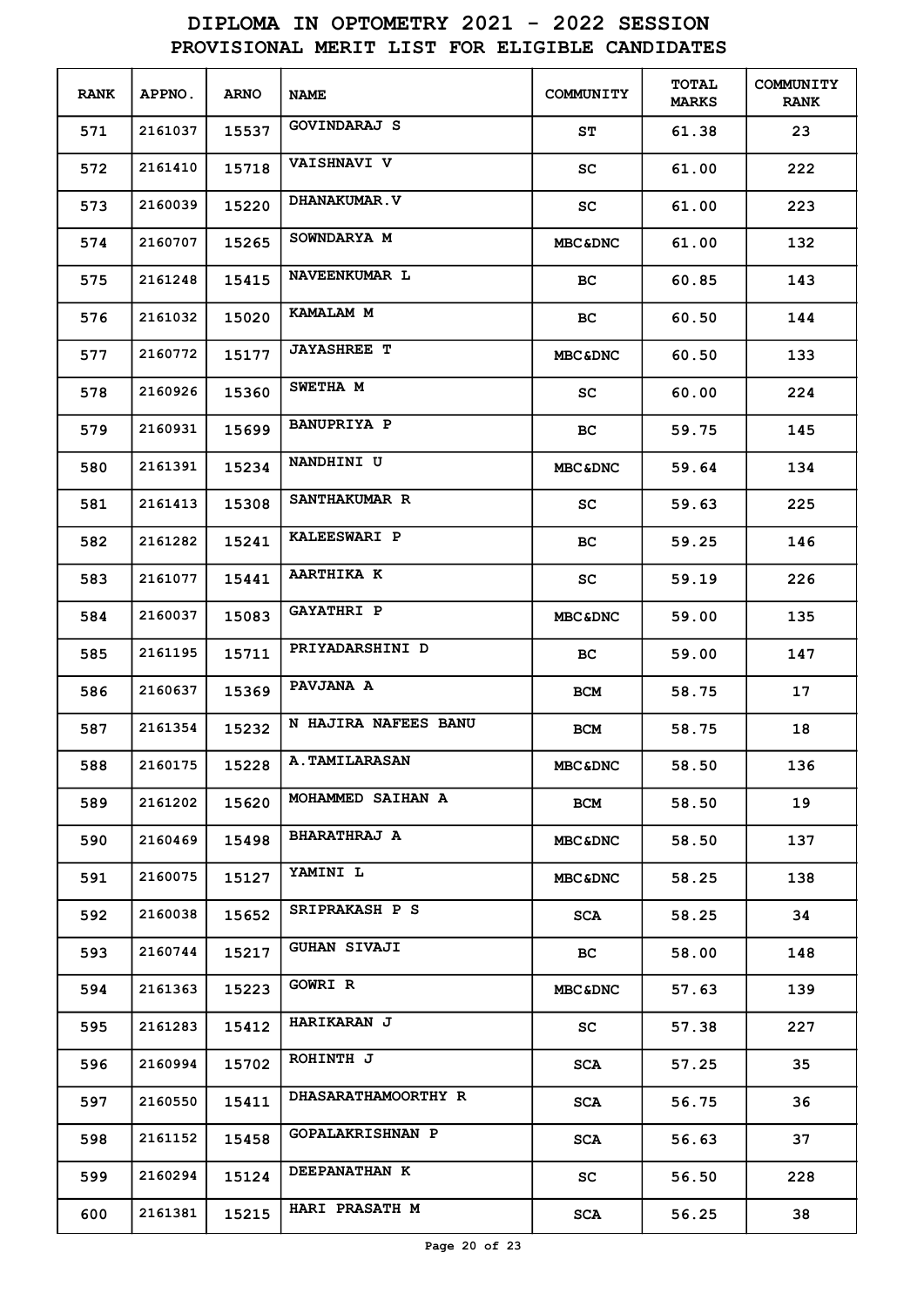| <b>RANK</b> | APPNO.  | <b>ARNO</b> | <b>NAME</b>              | COMMUNITY          | <b>TOTAL</b><br><b>MARKS</b> | <b>COMMUNITY</b><br><b>RANK</b> |
|-------------|---------|-------------|--------------------------|--------------------|------------------------------|---------------------------------|
| 601         | 2161258 | 15443       | TAMIL SELVI S            | SC                 | 56.00                        | 229                             |
| 602         | 2160131 | 15659       | PRIYAVADHAN G S          | SC                 | 55.75                        | 230                             |
| 603         | 2161134 | 15005       | <b>MEENA S</b>           | <b>MBC&amp;DNC</b> | 55.75                        | 140                             |
| 604         | 2160945 | 15500       | <b>HARI HARAN R</b>      | BС                 | 55.62                        | 149                             |
| 605         | 2161426 | 15611       | <b>JOHNSI RANI T</b>     | SC                 | 55.50                        | 231                             |
| 606         | 2161005 | 15294       | <b>KUGAN K</b>           | BС                 | 55.50                        | 150                             |
| 607         | 2161034 | 15271       | SOWMIYA P                | <b>SCA</b>         | 55.25                        | 39                              |
| 608         | 2161095 | 15363       | <b>JENIFER D</b>         | BС                 | 55.25                        | 151                             |
| 609         | 2161321 | 15091       | <b>LOGANATHAN R</b>      | BС                 | 55.25                        | 152                             |
| 610         | 2160789 | 15109       | SUDHA K                  | SC                 | 54.75                        | 232                             |
| 611         | 2160861 | 15367       | <b>AJITH KUMAR S</b>     | <b>SCA</b>         | 54.50                        | 40                              |
| 612         | 2160898 | 15158       | <b>ASWIN PRASATH R</b>   | <b>MBC&amp;DNC</b> | 54.25                        | 141                             |
| 613         | 2160162 | 15068       | SOWMIYA C                | SC                 | 54.25                        | 233                             |
| 614         | 2160296 | 15185       | <b>BOOPALAKRISHNAN S</b> | <b>MBC&amp;DNC</b> | 54.00                        | 142                             |
| 615         | 2160282 | 15667       | <b>ABIRAMI S</b>         | SC.                | 54.00                        | 234                             |
| 616         | 2161123 | 15022       | <b>SURYANANTHAN.S</b>    | <b>MBC&amp;DNC</b> | 53.88                        | 143                             |
| 617         | 2160996 | 15703       | <b>KAMALI R</b>          | SC                 | 53.75                        | 235                             |
| 618         | 2161311 | 15627       | <b>BIRUNDHA R</b>        | <b>MBC&amp;DNC</b> | 53.25                        | 144                             |
| 619         | 2160287 | 15162       | <b>RIHANA A</b>          | BCM                | 53.00                        | 20                              |
| 620         | 2161056 | 15580       | <b>DEVIKA U</b>          | SCA                | 52.25                        | 41                              |
| 621         | 2160983 | 15701       | NIVETHA SHREE P S        | <b>MBC&amp;DNC</b> | 52.25                        | 145                             |
| 622         | 2160840 | 15644       | KIRUTHIKA D              | SC                 | 52.00                        | 236                             |
| 623         | 2161210 | 15270       | <b>JEEVITHA S</b>        | <b>MBC&amp;DNC</b> | 51.75                        | 146                             |
| 624         | 2161211 | 15051       | VICKY PANDI A            | SC.                | 51.50                        | 237                             |
| 625         | 2160801 | 15508       | PRINCIYA MARY M          | BC                 | 51.38                        | 153                             |
| 626         | 2160349 | 15382       | <b>SUGANYA S</b>         | <b>MBC&amp;DNC</b> | 51.25                        | 147                             |
| 627         | 2160970 | 15420       | <b>KANNABIRAN R</b>      | SC                 | 51.00                        | 238                             |
| 628         | 2160321 | 15205       | VALLIYAMMAL R            | SC                 | 51.00                        | 239                             |
| 629         | 2160539 | 15597       | <b>VISHNU PRAKASH M</b>  | SC                 | 50.25                        | 240                             |
| 630         | 2160136 | 15480       | <b>MALATHI B</b>         | SC                 | 50.25                        | 241                             |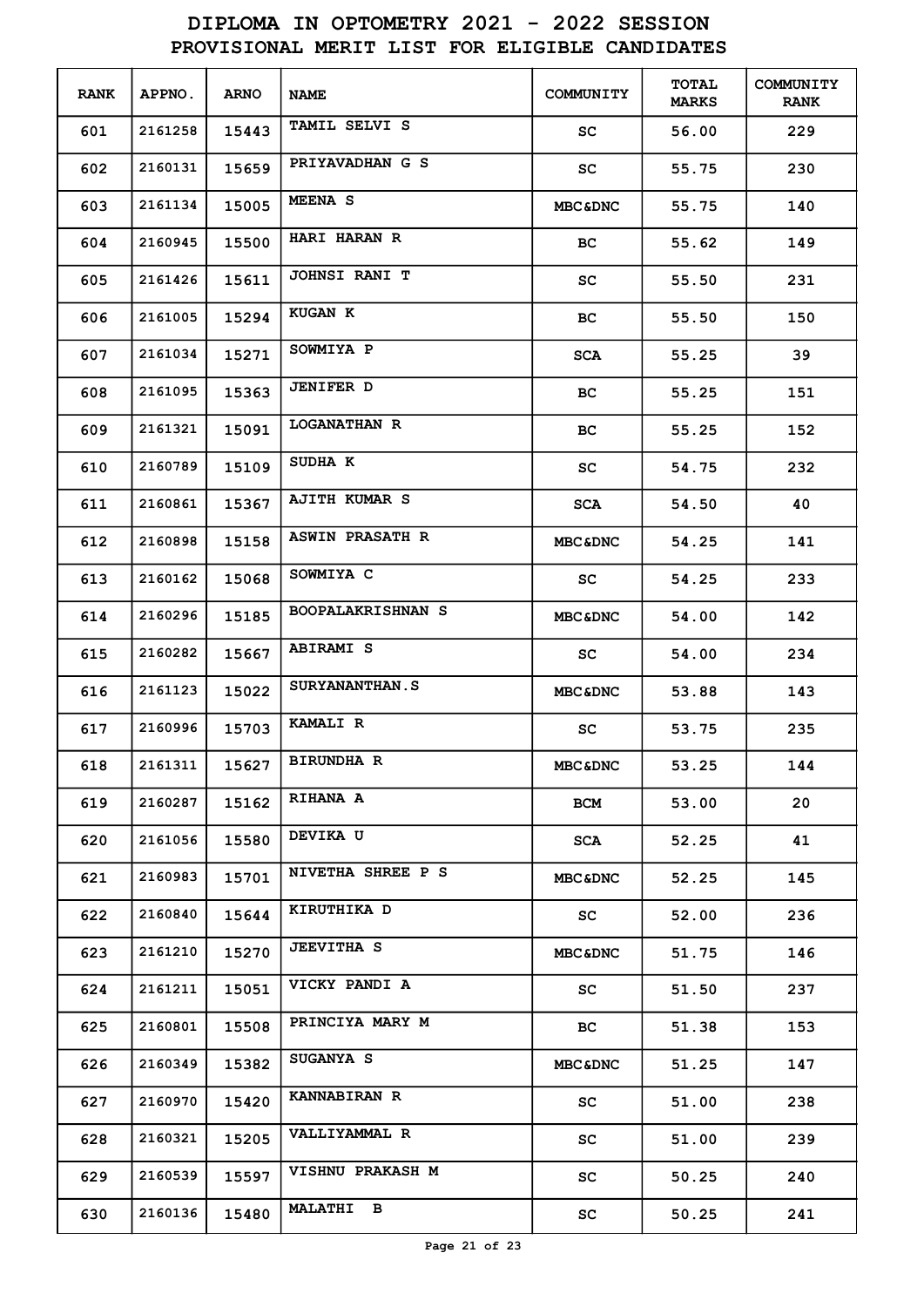| <b>RANK</b> | <b>APPNO.</b> | <b>ARNO</b> | <b>NAME</b>            | <b>COMMUNITY</b>    | <b>TOTAL</b><br><b>MARKS</b> | COMMUNITY<br><b>RANK</b> |
|-------------|---------------|-------------|------------------------|---------------------|------------------------------|--------------------------|
| 631         | 2161013       | 15070       | G LOKESH               | sc                  | 49.50                        | 242                      |
| 632         | 2160236       | 15650       | SANTHIYA M             | sc                  | 49.25                        | 243                      |
| 633         | 2160512       | 15614       | <b>BOULANANDHAN R</b>  | <b>SCA</b>          | 49.00                        | 42                       |
| 634         | 2161351       | 15211       | SNEHA G                | SC.                 | 49.00                        | 244                      |
| 635         | 2160678       | 15352       | RAGAVI L               | BC.                 | 48.00                        | 154                      |
| 636         | 2161408       | 15576       | <b>MAHESHVARI R</b>    | <b>MBC&amp;DNC</b>  | 47.88                        | 148                      |
| 637         | 2161045       | 15284       | PORSELVI P             | SC.                 | 47.50                        | 245                      |
| 638         | 2160912       | 15181       | KAVIYA B               | sc                  | 47.50                        | 246                      |
| 639         | 2161399       | 15321       | <b>JAGADHEESH S</b>    | sc                  | 47.13                        | 247                      |
| 640         | 2160837       | 15695       | <b>ABINAYA J</b>       | SC                  | 47.00                        | 248                      |
| 641         | 2161364       | 15322       | <b>MAYAVAN S</b>       | SC                  | 46.88                        | 249                      |
| 642         | 2161295       | 15046       | <b>SURIYAN M</b>       | <b>MBC&amp;DNC</b>  | 46.75                        | 149                      |
| 643         | 2160925       | 15648       | <b>ANJALAI P</b>       | <b>MBC&amp;DNC</b>  | 46.50                        | 150                      |
| 644         | 2160603       | 15088       | <b>TAMIZHSELVI R</b>   | SC                  | 46.50                        | 250                      |
| 645         | 2161264       | 15404       | <b>KIRUBAKARAN B</b>   | <b>MBC&amp;DNC</b>  | 46.25                        | 151                      |
| 646         | 2161098       | 15504       | <b>VIGNESH R</b>       | SC                  | 46.25                        | 251                      |
| 647         | 2160301       | 15669       | <b>DINAKARAN J</b>     | $\operatorname{sc}$ | 46.13                        | 252                      |
| 648         | 2160514       | 15679       | <b>YUVASHREE V</b>     | SC                  | 46.00                        | 253                      |
| 649         | 2160557       | 15683       | <b>JAYAPRIYA J</b>     | SC                  | 45.13                        | 254                      |
| 650         | 2161256       | 15291       | <b>DINESHPRASATH.T</b> | SC                  | 45.00                        | 255                      |
| 651         | 2161208       | 15414       | ISWARYA P              | SCA                 | 44.50                        | 43                       |
| 652         | 2161315       | 15047       | SUBASH S               | BC                  | 44.50                        | 155                      |
| 653         | 2161122       | 15445       | <b>NAVEENKUMARA</b>    | SCA                 | 44.38                        | 44                       |
| 654         | 2161086       | 15391       | JOY PHOEBE S J         | SCA                 | 43.75                        | 45                       |
| 655         | 2161294       | 15041       | <b>JANANI P</b>        | SC.                 | 43.25                        | 256                      |
| 656         | 2161016       | 15017       | <b>JABIR.A</b>         | <b>BCM</b>          | 43.00                        | 21                       |
| 657         | 2161425       | 15607       | NANDHINI M             | ST                  | 42.75                        | 24                       |
| 658         | 2161394       | 15300       | DINESHKUMARI S         | SC                  | 42.50                        | 257                      |
| 659         | 2161040       | 15342       | CHENNAMMAL M           | <b>MBC&amp;DNC</b>  | 42.50                        | 152                      |
| 660         | 2160787       | 15345       | <b>SRINATH S</b>       | SC                  | 42.00                        | 258                      |